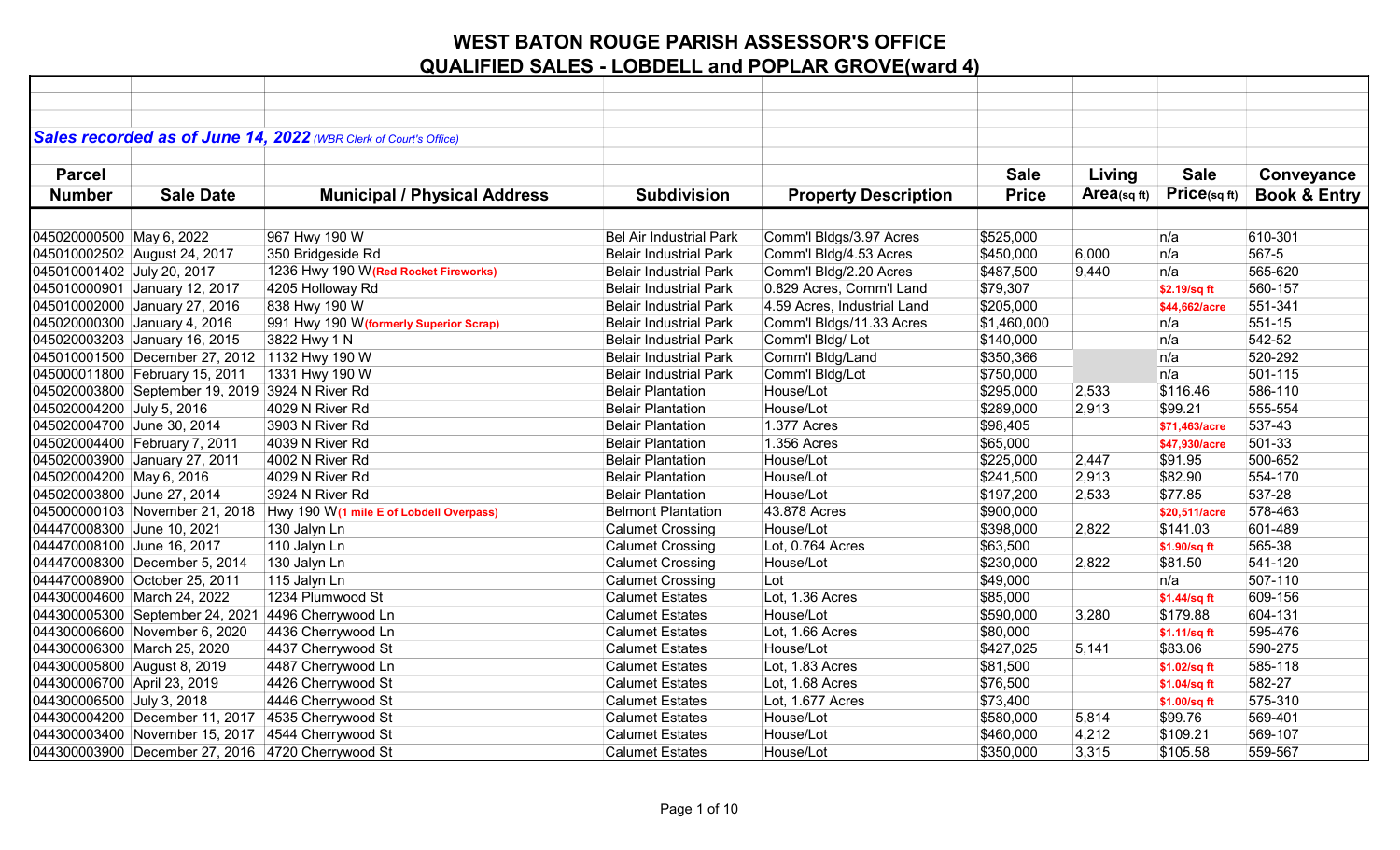| Sales recorded as of June 14, 2022 (WBR Clerk of Court's Office)<br><b>Sale</b><br>Living<br><b>Sale</b><br><b>Parcel</b><br>Conveyance<br>Price(sqft)<br>Area(sq ft)<br><b>Book &amp; Entry</b><br><b>Sale Date</b><br><b>Municipal / Physical Address</b><br><b>Subdivision</b><br><b>Property Description</b><br><b>Price</b><br><b>Number</b><br>044300006600 September 23, 2016 4436 Cherrywood Ln<br><b>Calumet Estates</b><br>Lot, 1.66 Acres<br>\$58,000<br>557-465<br>\$0.80/sq ft<br>4466 Cherrywood Ln<br>Lot, 1.74 Acres<br>\$56,000<br>556-63<br>044300005600 July 14, 2016<br><b>Calumet Estates</b><br>\$0.74/sq ft<br>044300004600 June 28, 2016<br>1234 Plumwood St<br>Lot, 1.36 Acres<br>\$55,000<br>555-460<br><b>Calumet Estates</b><br>\$0.93/sq ft<br>044300006500 June 23, 2016<br>4446 Cherrywood Ln<br><b>Calumet Estates</b><br>Lot, 1.65 Acres<br>\$55,000<br>555-415<br>\$0.77/sq ft<br>044300005000 June 2, 2016<br>4524 Cherrywood Ln<br><b>Calumet Estates</b><br>Lot, 1.67 Acres<br>\$52,000<br>555-80<br>\$0.71/sq ft<br>1235 Plumwood St<br>\$56,000<br>554-686<br>044300004300 May 31, 2016<br><b>Calumet Estates</b><br>Lot, 1.71 Acres<br>\$0.75/sq ft<br>4514 Cherrywood Ln<br>553-563<br>044300005100 April 25, 2016<br><b>Calumet Estates</b><br>Lot, 1.69 Acres<br>\$53,000<br>\$0.72/sq ft<br>\$55,000<br>553-442<br>044300004900 April 19, 2016<br>4534 Cherrywood Ln<br><b>Calumet Estates</b><br>Lot, 1.63 Acres<br>\$0.77/sq ft<br>4447 Cherrywood Ln<br>\$55,000<br>553-452<br>044300006200 April 19, 2016<br><b>Calumet Estates</b><br>Lot, 1.47 Acres<br>\$0.85/sq ft<br>1225 Plumwood St<br>\$56,000<br>553-176<br>044300004400 March 31, 2016<br><b>Calumet Estates</b><br>Lot, 1.7 Acres<br>\$0.75/sq ft<br>4487 Cherrywood Ln<br>Lot, 1.873 Acres<br>552-332<br>044300005800 February 26, 2016<br><b>Calumet Estates</b><br>\$57,500<br>\$0.72/sq ft<br>4504 Cherrywood Ln<br>\$52,500<br>551-100<br>044300005200 January 8, 2016<br><b>Calumet Estates</b><br>Lot, 1.83 Acres<br>\$0.65/sq ft<br>044300005400 September 21, 2015 4476 / 4482 Cherrywood Ln<br>\$108,000<br>548-521<br><b>Calumet Estates</b><br>Lots(2), 1.8 Acres ea<br>\$30,000/acre<br>535-10<br>044300005300 April 23, 2014<br>4496 Cherrywood Ln<br><b>Calumet Estates</b><br>Lot, 1.75 Acres<br>\$64,500<br>\$36,857/acre<br>525-26<br>044300004700 June 14, 2013<br>4515 Cherrywood Ln<br><b>Calumet Estates</b><br>Lot, 1.15 Acres<br>\$60,000<br>\$52,175/acre<br>4467 Cherrywood St<br>522-571<br>044300005900 April 5, 2013<br><b>Calumet Estates</b><br>Lot, 1.75 Acres<br>\$67,500<br>\$38,570/acre<br>\$64,300<br>522-513<br>044300004900 April 2, 2013<br>4534 Cherrywood Ln<br><b>Calumet Estates</b><br>Lot, 1.63 Acres<br>\$39,450/acre<br>044300006000 November 21, 2012 4467 Cherrywood St<br>\$65,800<br>519-165<br><b>Calumet Estates</b><br>Lot, 1.58 Acres<br>\$41,645/acre<br>517-186<br>044300004500 September 13, 2012 1224 Plumwood St<br><b>Calumet Estates</b><br>Lot, 1.36 Acres<br>\$62,000<br>\$45,590/acre<br>510-46<br>044300005700 February 13, 2012<br>4497 Cherrywood St<br>Lot, 1.89 Acres<br>\$69,000<br><b>Calumet Estates</b><br>\$36,508/acre<br>503-48<br>044300002400 May 3, 2011<br>4525 Cherrywood St<br><b>Calumet Estates</b><br>Lot, 1.25 Acres<br>\$54,000<br>\$43,200/acre<br>Lot, 1.63 Acres<br>\$60,000<br>502-600<br>044300006400 April 18, 2011<br>4456 Cherrywood St<br><b>Calumet Estates</b><br>\$36,810/acre<br>044300004700 June 1, 2010<br>4515 Cherrywood St<br><b>Calumet Estates</b><br>Lot, 1.15 Acres<br>\$57,000<br>494-221<br>\$49,565/acre<br>494-21<br>044300003800 April 22, 2010<br>4710 Cherrywood St<br><b>Calumet Estates</b><br>Lot, 1.87 Acres<br>\$58,000<br>\$31,016/acre<br>494-14<br>044300004800 April 19, 2010<br>4505 Cherrywood St<br><b>Calumet Estates</b><br>Lot, 1.08 Acres<br>\$55,000<br>\$50,926/acre<br>4720 Cherrywood St<br><b>Calumet Estates</b><br>House/Lot<br>\$349,000<br>\$105.28<br>492-203<br>044300003900 February 5, 2010<br>3,315<br>044300002100 October 12, 2015<br>7845 N River Rd<br>Catherine Plantation<br>House/Lot<br>549-228<br>\$162,500<br>3,478<br>\$46.72<br>044310003000 January 28, 2022<br>3153 Main St<br>House/Lot<br>1,833<br>\$103.11<br>607-513<br>Dibenedetto<br>\$189,000<br>House/Lot<br>044310001800 June 24, 2021<br>3042 Rosario St<br>Dibenedetto<br>\$165,000<br>1,393<br>\$118.45<br>602-36<br>584-230<br>044310002101 June 25, 2019<br>3022 Rosario St<br>Dibenedetto<br>House/Lot<br>1,968<br>\$123.48<br>\$243,000<br>044320001400 June 7, 2019<br>2090 Dibenedetto Ln<br>Mobile Home/Lot<br>\$60,000<br>980<br>\$61.22<br>583-259<br>Dibenedetto |  |  |  |  |  |
|----------------------------------------------------------------------------------------------------------------------------------------------------------------------------------------------------------------------------------------------------------------------------------------------------------------------------------------------------------------------------------------------------------------------------------------------------------------------------------------------------------------------------------------------------------------------------------------------------------------------------------------------------------------------------------------------------------------------------------------------------------------------------------------------------------------------------------------------------------------------------------------------------------------------------------------------------------------------------------------------------------------------------------------------------------------------------------------------------------------------------------------------------------------------------------------------------------------------------------------------------------------------------------------------------------------------------------------------------------------------------------------------------------------------------------------------------------------------------------------------------------------------------------------------------------------------------------------------------------------------------------------------------------------------------------------------------------------------------------------------------------------------------------------------------------------------------------------------------------------------------------------------------------------------------------------------------------------------------------------------------------------------------------------------------------------------------------------------------------------------------------------------------------------------------------------------------------------------------------------------------------------------------------------------------------------------------------------------------------------------------------------------------------------------------------------------------------------------------------------------------------------------------------------------------------------------------------------------------------------------------------------------------------------------------------------------------------------------------------------------------------------------------------------------------------------------------------------------------------------------------------------------------------------------------------------------------------------------------------------------------------------------------------------------------------------------------------------------------------------------------------------------------------------------------------------------------------------------------------------------------------------------------------------------------------------------------------------------------------------------------------------------------------------------------------------------------------------------------------------------------------------------------------------------------------------------------------------------------------------------------------------------------------------------------------------------------------------------------------------------------------------------------------------------------------------------------------------------------------------------------------------------------------------------------------------------------------------------------------------------------------------------------------------------------------------------------------------------------------------------------------------------------------------------------------------------------------------------------------------------------------------------------------------------------------------------------------------------------------------------------------------------------------------------------------------------------------------------------------------------------------------------------------------------------------------------------------------------------------------------------------------------------------------------------------------------------------------------|--|--|--|--|--|
|                                                                                                                                                                                                                                                                                                                                                                                                                                                                                                                                                                                                                                                                                                                                                                                                                                                                                                                                                                                                                                                                                                                                                                                                                                                                                                                                                                                                                                                                                                                                                                                                                                                                                                                                                                                                                                                                                                                                                                                                                                                                                                                                                                                                                                                                                                                                                                                                                                                                                                                                                                                                                                                                                                                                                                                                                                                                                                                                                                                                                                                                                                                                                                                                                                                                                                                                                                                                                                                                                                                                                                                                                                                                                                                                                                                                                                                                                                                                                                                                                                                                                                                                                                                                                                                                                                                                                                                                                                                                                                                                                                                                                                                                                                                      |  |  |  |  |  |
|                                                                                                                                                                                                                                                                                                                                                                                                                                                                                                                                                                                                                                                                                                                                                                                                                                                                                                                                                                                                                                                                                                                                                                                                                                                                                                                                                                                                                                                                                                                                                                                                                                                                                                                                                                                                                                                                                                                                                                                                                                                                                                                                                                                                                                                                                                                                                                                                                                                                                                                                                                                                                                                                                                                                                                                                                                                                                                                                                                                                                                                                                                                                                                                                                                                                                                                                                                                                                                                                                                                                                                                                                                                                                                                                                                                                                                                                                                                                                                                                                                                                                                                                                                                                                                                                                                                                                                                                                                                                                                                                                                                                                                                                                                                      |  |  |  |  |  |
|                                                                                                                                                                                                                                                                                                                                                                                                                                                                                                                                                                                                                                                                                                                                                                                                                                                                                                                                                                                                                                                                                                                                                                                                                                                                                                                                                                                                                                                                                                                                                                                                                                                                                                                                                                                                                                                                                                                                                                                                                                                                                                                                                                                                                                                                                                                                                                                                                                                                                                                                                                                                                                                                                                                                                                                                                                                                                                                                                                                                                                                                                                                                                                                                                                                                                                                                                                                                                                                                                                                                                                                                                                                                                                                                                                                                                                                                                                                                                                                                                                                                                                                                                                                                                                                                                                                                                                                                                                                                                                                                                                                                                                                                                                                      |  |  |  |  |  |
|                                                                                                                                                                                                                                                                                                                                                                                                                                                                                                                                                                                                                                                                                                                                                                                                                                                                                                                                                                                                                                                                                                                                                                                                                                                                                                                                                                                                                                                                                                                                                                                                                                                                                                                                                                                                                                                                                                                                                                                                                                                                                                                                                                                                                                                                                                                                                                                                                                                                                                                                                                                                                                                                                                                                                                                                                                                                                                                                                                                                                                                                                                                                                                                                                                                                                                                                                                                                                                                                                                                                                                                                                                                                                                                                                                                                                                                                                                                                                                                                                                                                                                                                                                                                                                                                                                                                                                                                                                                                                                                                                                                                                                                                                                                      |  |  |  |  |  |
|                                                                                                                                                                                                                                                                                                                                                                                                                                                                                                                                                                                                                                                                                                                                                                                                                                                                                                                                                                                                                                                                                                                                                                                                                                                                                                                                                                                                                                                                                                                                                                                                                                                                                                                                                                                                                                                                                                                                                                                                                                                                                                                                                                                                                                                                                                                                                                                                                                                                                                                                                                                                                                                                                                                                                                                                                                                                                                                                                                                                                                                                                                                                                                                                                                                                                                                                                                                                                                                                                                                                                                                                                                                                                                                                                                                                                                                                                                                                                                                                                                                                                                                                                                                                                                                                                                                                                                                                                                                                                                                                                                                                                                                                                                                      |  |  |  |  |  |
|                                                                                                                                                                                                                                                                                                                                                                                                                                                                                                                                                                                                                                                                                                                                                                                                                                                                                                                                                                                                                                                                                                                                                                                                                                                                                                                                                                                                                                                                                                                                                                                                                                                                                                                                                                                                                                                                                                                                                                                                                                                                                                                                                                                                                                                                                                                                                                                                                                                                                                                                                                                                                                                                                                                                                                                                                                                                                                                                                                                                                                                                                                                                                                                                                                                                                                                                                                                                                                                                                                                                                                                                                                                                                                                                                                                                                                                                                                                                                                                                                                                                                                                                                                                                                                                                                                                                                                                                                                                                                                                                                                                                                                                                                                                      |  |  |  |  |  |
|                                                                                                                                                                                                                                                                                                                                                                                                                                                                                                                                                                                                                                                                                                                                                                                                                                                                                                                                                                                                                                                                                                                                                                                                                                                                                                                                                                                                                                                                                                                                                                                                                                                                                                                                                                                                                                                                                                                                                                                                                                                                                                                                                                                                                                                                                                                                                                                                                                                                                                                                                                                                                                                                                                                                                                                                                                                                                                                                                                                                                                                                                                                                                                                                                                                                                                                                                                                                                                                                                                                                                                                                                                                                                                                                                                                                                                                                                                                                                                                                                                                                                                                                                                                                                                                                                                                                                                                                                                                                                                                                                                                                                                                                                                                      |  |  |  |  |  |
|                                                                                                                                                                                                                                                                                                                                                                                                                                                                                                                                                                                                                                                                                                                                                                                                                                                                                                                                                                                                                                                                                                                                                                                                                                                                                                                                                                                                                                                                                                                                                                                                                                                                                                                                                                                                                                                                                                                                                                                                                                                                                                                                                                                                                                                                                                                                                                                                                                                                                                                                                                                                                                                                                                                                                                                                                                                                                                                                                                                                                                                                                                                                                                                                                                                                                                                                                                                                                                                                                                                                                                                                                                                                                                                                                                                                                                                                                                                                                                                                                                                                                                                                                                                                                                                                                                                                                                                                                                                                                                                                                                                                                                                                                                                      |  |  |  |  |  |
|                                                                                                                                                                                                                                                                                                                                                                                                                                                                                                                                                                                                                                                                                                                                                                                                                                                                                                                                                                                                                                                                                                                                                                                                                                                                                                                                                                                                                                                                                                                                                                                                                                                                                                                                                                                                                                                                                                                                                                                                                                                                                                                                                                                                                                                                                                                                                                                                                                                                                                                                                                                                                                                                                                                                                                                                                                                                                                                                                                                                                                                                                                                                                                                                                                                                                                                                                                                                                                                                                                                                                                                                                                                                                                                                                                                                                                                                                                                                                                                                                                                                                                                                                                                                                                                                                                                                                                                                                                                                                                                                                                                                                                                                                                                      |  |  |  |  |  |
|                                                                                                                                                                                                                                                                                                                                                                                                                                                                                                                                                                                                                                                                                                                                                                                                                                                                                                                                                                                                                                                                                                                                                                                                                                                                                                                                                                                                                                                                                                                                                                                                                                                                                                                                                                                                                                                                                                                                                                                                                                                                                                                                                                                                                                                                                                                                                                                                                                                                                                                                                                                                                                                                                                                                                                                                                                                                                                                                                                                                                                                                                                                                                                                                                                                                                                                                                                                                                                                                                                                                                                                                                                                                                                                                                                                                                                                                                                                                                                                                                                                                                                                                                                                                                                                                                                                                                                                                                                                                                                                                                                                                                                                                                                                      |  |  |  |  |  |
|                                                                                                                                                                                                                                                                                                                                                                                                                                                                                                                                                                                                                                                                                                                                                                                                                                                                                                                                                                                                                                                                                                                                                                                                                                                                                                                                                                                                                                                                                                                                                                                                                                                                                                                                                                                                                                                                                                                                                                                                                                                                                                                                                                                                                                                                                                                                                                                                                                                                                                                                                                                                                                                                                                                                                                                                                                                                                                                                                                                                                                                                                                                                                                                                                                                                                                                                                                                                                                                                                                                                                                                                                                                                                                                                                                                                                                                                                                                                                                                                                                                                                                                                                                                                                                                                                                                                                                                                                                                                                                                                                                                                                                                                                                                      |  |  |  |  |  |
|                                                                                                                                                                                                                                                                                                                                                                                                                                                                                                                                                                                                                                                                                                                                                                                                                                                                                                                                                                                                                                                                                                                                                                                                                                                                                                                                                                                                                                                                                                                                                                                                                                                                                                                                                                                                                                                                                                                                                                                                                                                                                                                                                                                                                                                                                                                                                                                                                                                                                                                                                                                                                                                                                                                                                                                                                                                                                                                                                                                                                                                                                                                                                                                                                                                                                                                                                                                                                                                                                                                                                                                                                                                                                                                                                                                                                                                                                                                                                                                                                                                                                                                                                                                                                                                                                                                                                                                                                                                                                                                                                                                                                                                                                                                      |  |  |  |  |  |
|                                                                                                                                                                                                                                                                                                                                                                                                                                                                                                                                                                                                                                                                                                                                                                                                                                                                                                                                                                                                                                                                                                                                                                                                                                                                                                                                                                                                                                                                                                                                                                                                                                                                                                                                                                                                                                                                                                                                                                                                                                                                                                                                                                                                                                                                                                                                                                                                                                                                                                                                                                                                                                                                                                                                                                                                                                                                                                                                                                                                                                                                                                                                                                                                                                                                                                                                                                                                                                                                                                                                                                                                                                                                                                                                                                                                                                                                                                                                                                                                                                                                                                                                                                                                                                                                                                                                                                                                                                                                                                                                                                                                                                                                                                                      |  |  |  |  |  |
|                                                                                                                                                                                                                                                                                                                                                                                                                                                                                                                                                                                                                                                                                                                                                                                                                                                                                                                                                                                                                                                                                                                                                                                                                                                                                                                                                                                                                                                                                                                                                                                                                                                                                                                                                                                                                                                                                                                                                                                                                                                                                                                                                                                                                                                                                                                                                                                                                                                                                                                                                                                                                                                                                                                                                                                                                                                                                                                                                                                                                                                                                                                                                                                                                                                                                                                                                                                                                                                                                                                                                                                                                                                                                                                                                                                                                                                                                                                                                                                                                                                                                                                                                                                                                                                                                                                                                                                                                                                                                                                                                                                                                                                                                                                      |  |  |  |  |  |
|                                                                                                                                                                                                                                                                                                                                                                                                                                                                                                                                                                                                                                                                                                                                                                                                                                                                                                                                                                                                                                                                                                                                                                                                                                                                                                                                                                                                                                                                                                                                                                                                                                                                                                                                                                                                                                                                                                                                                                                                                                                                                                                                                                                                                                                                                                                                                                                                                                                                                                                                                                                                                                                                                                                                                                                                                                                                                                                                                                                                                                                                                                                                                                                                                                                                                                                                                                                                                                                                                                                                                                                                                                                                                                                                                                                                                                                                                                                                                                                                                                                                                                                                                                                                                                                                                                                                                                                                                                                                                                                                                                                                                                                                                                                      |  |  |  |  |  |
|                                                                                                                                                                                                                                                                                                                                                                                                                                                                                                                                                                                                                                                                                                                                                                                                                                                                                                                                                                                                                                                                                                                                                                                                                                                                                                                                                                                                                                                                                                                                                                                                                                                                                                                                                                                                                                                                                                                                                                                                                                                                                                                                                                                                                                                                                                                                                                                                                                                                                                                                                                                                                                                                                                                                                                                                                                                                                                                                                                                                                                                                                                                                                                                                                                                                                                                                                                                                                                                                                                                                                                                                                                                                                                                                                                                                                                                                                                                                                                                                                                                                                                                                                                                                                                                                                                                                                                                                                                                                                                                                                                                                                                                                                                                      |  |  |  |  |  |
|                                                                                                                                                                                                                                                                                                                                                                                                                                                                                                                                                                                                                                                                                                                                                                                                                                                                                                                                                                                                                                                                                                                                                                                                                                                                                                                                                                                                                                                                                                                                                                                                                                                                                                                                                                                                                                                                                                                                                                                                                                                                                                                                                                                                                                                                                                                                                                                                                                                                                                                                                                                                                                                                                                                                                                                                                                                                                                                                                                                                                                                                                                                                                                                                                                                                                                                                                                                                                                                                                                                                                                                                                                                                                                                                                                                                                                                                                                                                                                                                                                                                                                                                                                                                                                                                                                                                                                                                                                                                                                                                                                                                                                                                                                                      |  |  |  |  |  |
|                                                                                                                                                                                                                                                                                                                                                                                                                                                                                                                                                                                                                                                                                                                                                                                                                                                                                                                                                                                                                                                                                                                                                                                                                                                                                                                                                                                                                                                                                                                                                                                                                                                                                                                                                                                                                                                                                                                                                                                                                                                                                                                                                                                                                                                                                                                                                                                                                                                                                                                                                                                                                                                                                                                                                                                                                                                                                                                                                                                                                                                                                                                                                                                                                                                                                                                                                                                                                                                                                                                                                                                                                                                                                                                                                                                                                                                                                                                                                                                                                                                                                                                                                                                                                                                                                                                                                                                                                                                                                                                                                                                                                                                                                                                      |  |  |  |  |  |
|                                                                                                                                                                                                                                                                                                                                                                                                                                                                                                                                                                                                                                                                                                                                                                                                                                                                                                                                                                                                                                                                                                                                                                                                                                                                                                                                                                                                                                                                                                                                                                                                                                                                                                                                                                                                                                                                                                                                                                                                                                                                                                                                                                                                                                                                                                                                                                                                                                                                                                                                                                                                                                                                                                                                                                                                                                                                                                                                                                                                                                                                                                                                                                                                                                                                                                                                                                                                                                                                                                                                                                                                                                                                                                                                                                                                                                                                                                                                                                                                                                                                                                                                                                                                                                                                                                                                                                                                                                                                                                                                                                                                                                                                                                                      |  |  |  |  |  |
|                                                                                                                                                                                                                                                                                                                                                                                                                                                                                                                                                                                                                                                                                                                                                                                                                                                                                                                                                                                                                                                                                                                                                                                                                                                                                                                                                                                                                                                                                                                                                                                                                                                                                                                                                                                                                                                                                                                                                                                                                                                                                                                                                                                                                                                                                                                                                                                                                                                                                                                                                                                                                                                                                                                                                                                                                                                                                                                                                                                                                                                                                                                                                                                                                                                                                                                                                                                                                                                                                                                                                                                                                                                                                                                                                                                                                                                                                                                                                                                                                                                                                                                                                                                                                                                                                                                                                                                                                                                                                                                                                                                                                                                                                                                      |  |  |  |  |  |
|                                                                                                                                                                                                                                                                                                                                                                                                                                                                                                                                                                                                                                                                                                                                                                                                                                                                                                                                                                                                                                                                                                                                                                                                                                                                                                                                                                                                                                                                                                                                                                                                                                                                                                                                                                                                                                                                                                                                                                                                                                                                                                                                                                                                                                                                                                                                                                                                                                                                                                                                                                                                                                                                                                                                                                                                                                                                                                                                                                                                                                                                                                                                                                                                                                                                                                                                                                                                                                                                                                                                                                                                                                                                                                                                                                                                                                                                                                                                                                                                                                                                                                                                                                                                                                                                                                                                                                                                                                                                                                                                                                                                                                                                                                                      |  |  |  |  |  |
|                                                                                                                                                                                                                                                                                                                                                                                                                                                                                                                                                                                                                                                                                                                                                                                                                                                                                                                                                                                                                                                                                                                                                                                                                                                                                                                                                                                                                                                                                                                                                                                                                                                                                                                                                                                                                                                                                                                                                                                                                                                                                                                                                                                                                                                                                                                                                                                                                                                                                                                                                                                                                                                                                                                                                                                                                                                                                                                                                                                                                                                                                                                                                                                                                                                                                                                                                                                                                                                                                                                                                                                                                                                                                                                                                                                                                                                                                                                                                                                                                                                                                                                                                                                                                                                                                                                                                                                                                                                                                                                                                                                                                                                                                                                      |  |  |  |  |  |
|                                                                                                                                                                                                                                                                                                                                                                                                                                                                                                                                                                                                                                                                                                                                                                                                                                                                                                                                                                                                                                                                                                                                                                                                                                                                                                                                                                                                                                                                                                                                                                                                                                                                                                                                                                                                                                                                                                                                                                                                                                                                                                                                                                                                                                                                                                                                                                                                                                                                                                                                                                                                                                                                                                                                                                                                                                                                                                                                                                                                                                                                                                                                                                                                                                                                                                                                                                                                                                                                                                                                                                                                                                                                                                                                                                                                                                                                                                                                                                                                                                                                                                                                                                                                                                                                                                                                                                                                                                                                                                                                                                                                                                                                                                                      |  |  |  |  |  |
|                                                                                                                                                                                                                                                                                                                                                                                                                                                                                                                                                                                                                                                                                                                                                                                                                                                                                                                                                                                                                                                                                                                                                                                                                                                                                                                                                                                                                                                                                                                                                                                                                                                                                                                                                                                                                                                                                                                                                                                                                                                                                                                                                                                                                                                                                                                                                                                                                                                                                                                                                                                                                                                                                                                                                                                                                                                                                                                                                                                                                                                                                                                                                                                                                                                                                                                                                                                                                                                                                                                                                                                                                                                                                                                                                                                                                                                                                                                                                                                                                                                                                                                                                                                                                                                                                                                                                                                                                                                                                                                                                                                                                                                                                                                      |  |  |  |  |  |
|                                                                                                                                                                                                                                                                                                                                                                                                                                                                                                                                                                                                                                                                                                                                                                                                                                                                                                                                                                                                                                                                                                                                                                                                                                                                                                                                                                                                                                                                                                                                                                                                                                                                                                                                                                                                                                                                                                                                                                                                                                                                                                                                                                                                                                                                                                                                                                                                                                                                                                                                                                                                                                                                                                                                                                                                                                                                                                                                                                                                                                                                                                                                                                                                                                                                                                                                                                                                                                                                                                                                                                                                                                                                                                                                                                                                                                                                                                                                                                                                                                                                                                                                                                                                                                                                                                                                                                                                                                                                                                                                                                                                                                                                                                                      |  |  |  |  |  |
|                                                                                                                                                                                                                                                                                                                                                                                                                                                                                                                                                                                                                                                                                                                                                                                                                                                                                                                                                                                                                                                                                                                                                                                                                                                                                                                                                                                                                                                                                                                                                                                                                                                                                                                                                                                                                                                                                                                                                                                                                                                                                                                                                                                                                                                                                                                                                                                                                                                                                                                                                                                                                                                                                                                                                                                                                                                                                                                                                                                                                                                                                                                                                                                                                                                                                                                                                                                                                                                                                                                                                                                                                                                                                                                                                                                                                                                                                                                                                                                                                                                                                                                                                                                                                                                                                                                                                                                                                                                                                                                                                                                                                                                                                                                      |  |  |  |  |  |
|                                                                                                                                                                                                                                                                                                                                                                                                                                                                                                                                                                                                                                                                                                                                                                                                                                                                                                                                                                                                                                                                                                                                                                                                                                                                                                                                                                                                                                                                                                                                                                                                                                                                                                                                                                                                                                                                                                                                                                                                                                                                                                                                                                                                                                                                                                                                                                                                                                                                                                                                                                                                                                                                                                                                                                                                                                                                                                                                                                                                                                                                                                                                                                                                                                                                                                                                                                                                                                                                                                                                                                                                                                                                                                                                                                                                                                                                                                                                                                                                                                                                                                                                                                                                                                                                                                                                                                                                                                                                                                                                                                                                                                                                                                                      |  |  |  |  |  |
|                                                                                                                                                                                                                                                                                                                                                                                                                                                                                                                                                                                                                                                                                                                                                                                                                                                                                                                                                                                                                                                                                                                                                                                                                                                                                                                                                                                                                                                                                                                                                                                                                                                                                                                                                                                                                                                                                                                                                                                                                                                                                                                                                                                                                                                                                                                                                                                                                                                                                                                                                                                                                                                                                                                                                                                                                                                                                                                                                                                                                                                                                                                                                                                                                                                                                                                                                                                                                                                                                                                                                                                                                                                                                                                                                                                                                                                                                                                                                                                                                                                                                                                                                                                                                                                                                                                                                                                                                                                                                                                                                                                                                                                                                                                      |  |  |  |  |  |
|                                                                                                                                                                                                                                                                                                                                                                                                                                                                                                                                                                                                                                                                                                                                                                                                                                                                                                                                                                                                                                                                                                                                                                                                                                                                                                                                                                                                                                                                                                                                                                                                                                                                                                                                                                                                                                                                                                                                                                                                                                                                                                                                                                                                                                                                                                                                                                                                                                                                                                                                                                                                                                                                                                                                                                                                                                                                                                                                                                                                                                                                                                                                                                                                                                                                                                                                                                                                                                                                                                                                                                                                                                                                                                                                                                                                                                                                                                                                                                                                                                                                                                                                                                                                                                                                                                                                                                                                                                                                                                                                                                                                                                                                                                                      |  |  |  |  |  |
|                                                                                                                                                                                                                                                                                                                                                                                                                                                                                                                                                                                                                                                                                                                                                                                                                                                                                                                                                                                                                                                                                                                                                                                                                                                                                                                                                                                                                                                                                                                                                                                                                                                                                                                                                                                                                                                                                                                                                                                                                                                                                                                                                                                                                                                                                                                                                                                                                                                                                                                                                                                                                                                                                                                                                                                                                                                                                                                                                                                                                                                                                                                                                                                                                                                                                                                                                                                                                                                                                                                                                                                                                                                                                                                                                                                                                                                                                                                                                                                                                                                                                                                                                                                                                                                                                                                                                                                                                                                                                                                                                                                                                                                                                                                      |  |  |  |  |  |
|                                                                                                                                                                                                                                                                                                                                                                                                                                                                                                                                                                                                                                                                                                                                                                                                                                                                                                                                                                                                                                                                                                                                                                                                                                                                                                                                                                                                                                                                                                                                                                                                                                                                                                                                                                                                                                                                                                                                                                                                                                                                                                                                                                                                                                                                                                                                                                                                                                                                                                                                                                                                                                                                                                                                                                                                                                                                                                                                                                                                                                                                                                                                                                                                                                                                                                                                                                                                                                                                                                                                                                                                                                                                                                                                                                                                                                                                                                                                                                                                                                                                                                                                                                                                                                                                                                                                                                                                                                                                                                                                                                                                                                                                                                                      |  |  |  |  |  |
|                                                                                                                                                                                                                                                                                                                                                                                                                                                                                                                                                                                                                                                                                                                                                                                                                                                                                                                                                                                                                                                                                                                                                                                                                                                                                                                                                                                                                                                                                                                                                                                                                                                                                                                                                                                                                                                                                                                                                                                                                                                                                                                                                                                                                                                                                                                                                                                                                                                                                                                                                                                                                                                                                                                                                                                                                                                                                                                                                                                                                                                                                                                                                                                                                                                                                                                                                                                                                                                                                                                                                                                                                                                                                                                                                                                                                                                                                                                                                                                                                                                                                                                                                                                                                                                                                                                                                                                                                                                                                                                                                                                                                                                                                                                      |  |  |  |  |  |
|                                                                                                                                                                                                                                                                                                                                                                                                                                                                                                                                                                                                                                                                                                                                                                                                                                                                                                                                                                                                                                                                                                                                                                                                                                                                                                                                                                                                                                                                                                                                                                                                                                                                                                                                                                                                                                                                                                                                                                                                                                                                                                                                                                                                                                                                                                                                                                                                                                                                                                                                                                                                                                                                                                                                                                                                                                                                                                                                                                                                                                                                                                                                                                                                                                                                                                                                                                                                                                                                                                                                                                                                                                                                                                                                                                                                                                                                                                                                                                                                                                                                                                                                                                                                                                                                                                                                                                                                                                                                                                                                                                                                                                                                                                                      |  |  |  |  |  |
|                                                                                                                                                                                                                                                                                                                                                                                                                                                                                                                                                                                                                                                                                                                                                                                                                                                                                                                                                                                                                                                                                                                                                                                                                                                                                                                                                                                                                                                                                                                                                                                                                                                                                                                                                                                                                                                                                                                                                                                                                                                                                                                                                                                                                                                                                                                                                                                                                                                                                                                                                                                                                                                                                                                                                                                                                                                                                                                                                                                                                                                                                                                                                                                                                                                                                                                                                                                                                                                                                                                                                                                                                                                                                                                                                                                                                                                                                                                                                                                                                                                                                                                                                                                                                                                                                                                                                                                                                                                                                                                                                                                                                                                                                                                      |  |  |  |  |  |
|                                                                                                                                                                                                                                                                                                                                                                                                                                                                                                                                                                                                                                                                                                                                                                                                                                                                                                                                                                                                                                                                                                                                                                                                                                                                                                                                                                                                                                                                                                                                                                                                                                                                                                                                                                                                                                                                                                                                                                                                                                                                                                                                                                                                                                                                                                                                                                                                                                                                                                                                                                                                                                                                                                                                                                                                                                                                                                                                                                                                                                                                                                                                                                                                                                                                                                                                                                                                                                                                                                                                                                                                                                                                                                                                                                                                                                                                                                                                                                                                                                                                                                                                                                                                                                                                                                                                                                                                                                                                                                                                                                                                                                                                                                                      |  |  |  |  |  |
|                                                                                                                                                                                                                                                                                                                                                                                                                                                                                                                                                                                                                                                                                                                                                                                                                                                                                                                                                                                                                                                                                                                                                                                                                                                                                                                                                                                                                                                                                                                                                                                                                                                                                                                                                                                                                                                                                                                                                                                                                                                                                                                                                                                                                                                                                                                                                                                                                                                                                                                                                                                                                                                                                                                                                                                                                                                                                                                                                                                                                                                                                                                                                                                                                                                                                                                                                                                                                                                                                                                                                                                                                                                                                                                                                                                                                                                                                                                                                                                                                                                                                                                                                                                                                                                                                                                                                                                                                                                                                                                                                                                                                                                                                                                      |  |  |  |  |  |
|                                                                                                                                                                                                                                                                                                                                                                                                                                                                                                                                                                                                                                                                                                                                                                                                                                                                                                                                                                                                                                                                                                                                                                                                                                                                                                                                                                                                                                                                                                                                                                                                                                                                                                                                                                                                                                                                                                                                                                                                                                                                                                                                                                                                                                                                                                                                                                                                                                                                                                                                                                                                                                                                                                                                                                                                                                                                                                                                                                                                                                                                                                                                                                                                                                                                                                                                                                                                                                                                                                                                                                                                                                                                                                                                                                                                                                                                                                                                                                                                                                                                                                                                                                                                                                                                                                                                                                                                                                                                                                                                                                                                                                                                                                                      |  |  |  |  |  |
|                                                                                                                                                                                                                                                                                                                                                                                                                                                                                                                                                                                                                                                                                                                                                                                                                                                                                                                                                                                                                                                                                                                                                                                                                                                                                                                                                                                                                                                                                                                                                                                                                                                                                                                                                                                                                                                                                                                                                                                                                                                                                                                                                                                                                                                                                                                                                                                                                                                                                                                                                                                                                                                                                                                                                                                                                                                                                                                                                                                                                                                                                                                                                                                                                                                                                                                                                                                                                                                                                                                                                                                                                                                                                                                                                                                                                                                                                                                                                                                                                                                                                                                                                                                                                                                                                                                                                                                                                                                                                                                                                                                                                                                                                                                      |  |  |  |  |  |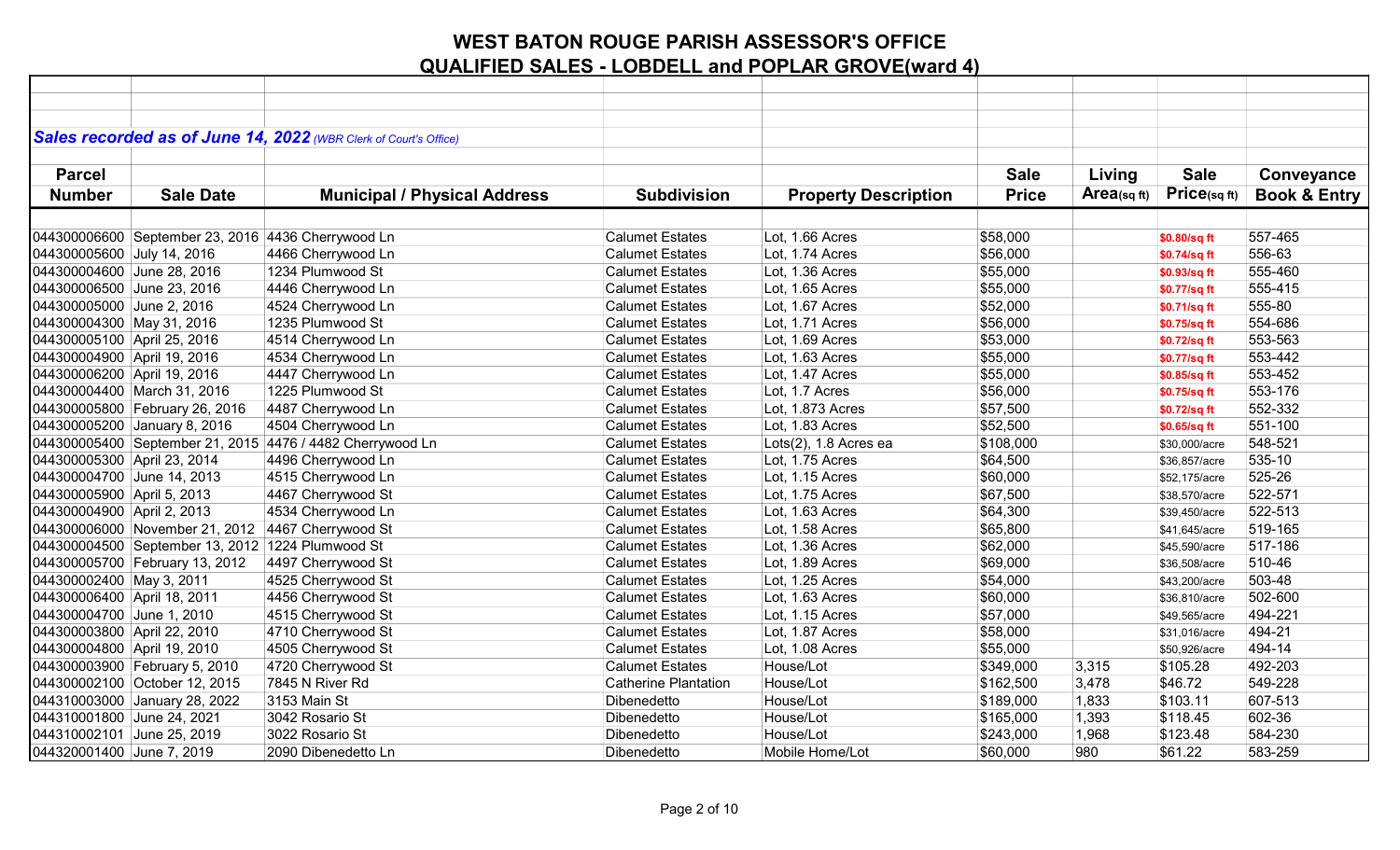|                            |                                              | Sales recorded as of June 14, 2022 (WBR Clerk of Court's Office) |                                         |                                                   |              |                |                 |                         |
|----------------------------|----------------------------------------------|------------------------------------------------------------------|-----------------------------------------|---------------------------------------------------|--------------|----------------|-----------------|-------------------------|
|                            |                                              |                                                                  |                                         |                                                   |              |                |                 |                         |
| <b>Parcel</b>              |                                              |                                                                  |                                         |                                                   | <b>Sale</b>  | Living         | <b>Sale</b>     | Conveyance              |
| <b>Number</b>              | <b>Sale Date</b>                             | <b>Municipal / Physical Address</b>                              | <b>Subdivision</b>                      | <b>Property Description</b>                       | <b>Price</b> | $Area$ (sq ft) | Price(sqft)     | <b>Book &amp; Entry</b> |
|                            |                                              |                                                                  |                                         |                                                   |              |                |                 |                         |
| 044310001200 May 13, 2019  |                                              | 3216 Rosario St                                                  | Dibenedetto                             | House/Lot                                         | \$149,000    | 1,475          | \$101.02        | 582-400                 |
| 044310002100 May 10, 2019  |                                              | 3032 Ross St                                                     | Dibenedetto                             | House/Lot                                         | \$145,000    | 1,812          | \$80.02         | 582-372                 |
|                            | 044310004100 October 22, 2018                | 3142 Main St                                                     | Dibenedetto                             | House/Lot                                         | \$135,000    | 1,393          | \$96.91         | 578-95                  |
| 044310003500 May 31, 2018  |                                              | 2948 Lydia St                                                    | Dibenedetto                             | House/Lot                                         | \$270,000    | 2,860          | \$94.41         | 574-299                 |
| 044310005900 May 16, 2018  |                                              | 3011 Ross St                                                     | Dibenedetto                             | House/Lot                                         | \$180,000    | 2,375          | \$75.79         | 573-590                 |
|                            | 044310001200 October 9, 2017                 | 3216 Rosario St                                                  | Dibenedetto                             | House/Lot                                         | \$125,000    | 1,475          | \$84.75         | 568-127                 |
| 044310005102 July 27, 2015 |                                              | 3010 Main St                                                     | DiBenedetto                             | House/Lot                                         | \$198,000    | 1,829          | \$108.26        | 547-248                 |
| 044310003600 May 1, 2013   |                                              | 3244 Main St                                                     | DiBenedetto                             | House/Lot                                         | \$210,000    | 2,221          | \$94.55         | 523-330                 |
|                            | 044310002100 March 14, 2013                  | 3032 Ross St                                                     | DiBenedetto                             | House/Lot                                         | \$130,000    | 1,812          | \$71.74         | 522-207                 |
|                            | 044310005200 October 27, 2011                | 2954 Main St                                                     | DiBenedetto                             | House/Lot                                         | \$130,000    | 1,612          | \$80.65         | 507-136                 |
|                            | 044310003900 February 4, 2022                | 3214 / 3224 Main St                                              | Dibenedetto                             | Lots(2), 0.31 Acres ea                            | \$60,000     |                | \$2.28/sq ft    | 607-637                 |
| 044310002400 June 17, 2021 |                                              | 3031 Main St                                                     | Dibenedetto                             | House/Lot                                         | \$217,000    | 1,839          | \$118.00        | 601-604                 |
| 044310005200 May 2, 2019   |                                              | 2954 Main St                                                     | Dibenedetto                             | House/Lot                                         | \$147,000    | 1,612          | \$91.19         | 582-246                 |
|                            | 044310001500 October 18, 2017                | 3134 Rosario St                                                  | Dibenedetto                             | Lot, 0.50 Acres                                   | \$38,000     |                | \$1.72/sq ft    | 568-310                 |
|                            | 044310005700 September 22, 2017 2913 Main St |                                                                  | DiBenedetto                             | House/Lot                                         | \$257,000    | 1,814          | \$141.68        | 567-542                 |
|                            | 044310005700 March 15, 2016                  | 2913 Main St                                                     | Dibenedetto                             | House/Lot                                         | \$30,000     |                | n/a             | 552-643                 |
| 044310005000 July 29, 2011 |                                              | 3030 Main St                                                     | DiBenedetto                             | House/Lot                                         | \$136,000    | 1,334          | \$101.95        | 504-545                 |
|                            | 044400006500 August 1, 2013                  | 4464 Rebelle Ln                                                  | <b>Grace Point</b>                      | House/Lot                                         | \$215,000    | 1,707          | \$125.95        | 526-42                  |
| 044400006500 May 28, 2021  |                                              | 4464 Rebelle Ln                                                  | Gracepoint                              | House/Lot                                         | \$325,000    | 2,076          | \$156.55        | 601-226                 |
|                            | 044400007100 October 23, 2019                | 4379 Rosedale Rd                                                 | Gracepoint                              | House/Lot                                         | \$287,000    | 1,913          | \$150.03        | 586-648                 |
|                            | 044400006800 August 15, 2013                 | 4388 Rebelle Ln                                                  | Gracepoint                              | Lot, 1.0 Acre                                     | \$70,000     |                | \$70,000/acre   | 526-177                 |
|                            | 044330002900 November 8, 2013                | 3844 Kahns Rd                                                    | <b>H</b> Blanchard Estates              | House/Lot                                         | \$35,000     | 1,380          | \$25.36         | 528-337                 |
|                            | 045000012104 February 11, 2022               | 3715 N River Rd                                                  | Monte Vista                             | House/Lot                                         | \$201,000    | 1,774          | \$113.30        | 608-37                  |
| 045000012104 July 30, 2018 |                                              | 3715 N River Rd                                                  | Monte Vista                             | House/Lot                                         | \$177,500    | 1,774          | \$100.06        | 576-60                  |
|                            | 045000012108 October 12, 2017                | N River Rd                                                       | Monte Vista                             | 3.56 Acres                                        | \$17,500     |                | \$4,915.73/acre | 568-235                 |
|                            |                                              | 045000014000 December 19, 2016 S Riverview Rd & Safe Way Dr      | Monte Vista                             | 18.979 Acres, Agricultural Land                   | \$1,138,740  |                | \$1.37/sq ft    | 559-504                 |
| 045000012103 March 4, 2016 |                                              | 3711 N River Rd                                                  | Monte Vista                             | House/ 5.85 Acres                                 | \$272,000    | 2,858          |                 | 552-467                 |
| 044300006900 June 3, 2022  |                                              | 1356 Cajun Dr                                                    | Parr Industrial Complex                 | Comm'l Bldg/Lot                                   | \$525,000    | 4,039          | \$129.98        | 611-297                 |
|                            | 044300006900 February 27, 2019               | 1356 Cajun Dr                                                    | Parr Industrial Complex                 | 0.82 Acres Comm'l Lot                             | \$38,000     |                | \$1.02/sq ft    | 580-440                 |
|                            | 044300006900 December 13, 2016 1356 Cajun Dr |                                                                  |                                         | Parr Industrial Complex   0.80 Acres, Comm'l Land | \$39,000     |                | \$1.12/sq ft    | 559-312                 |
|                            | 044300007200 March 25, 2015                  | 1234 Cajun Dr                                                    | Parr Industrial Complex Comm'l Lots(11) |                                                   | \$385,000    |                | \$1.00/sq ft    | 543-475                 |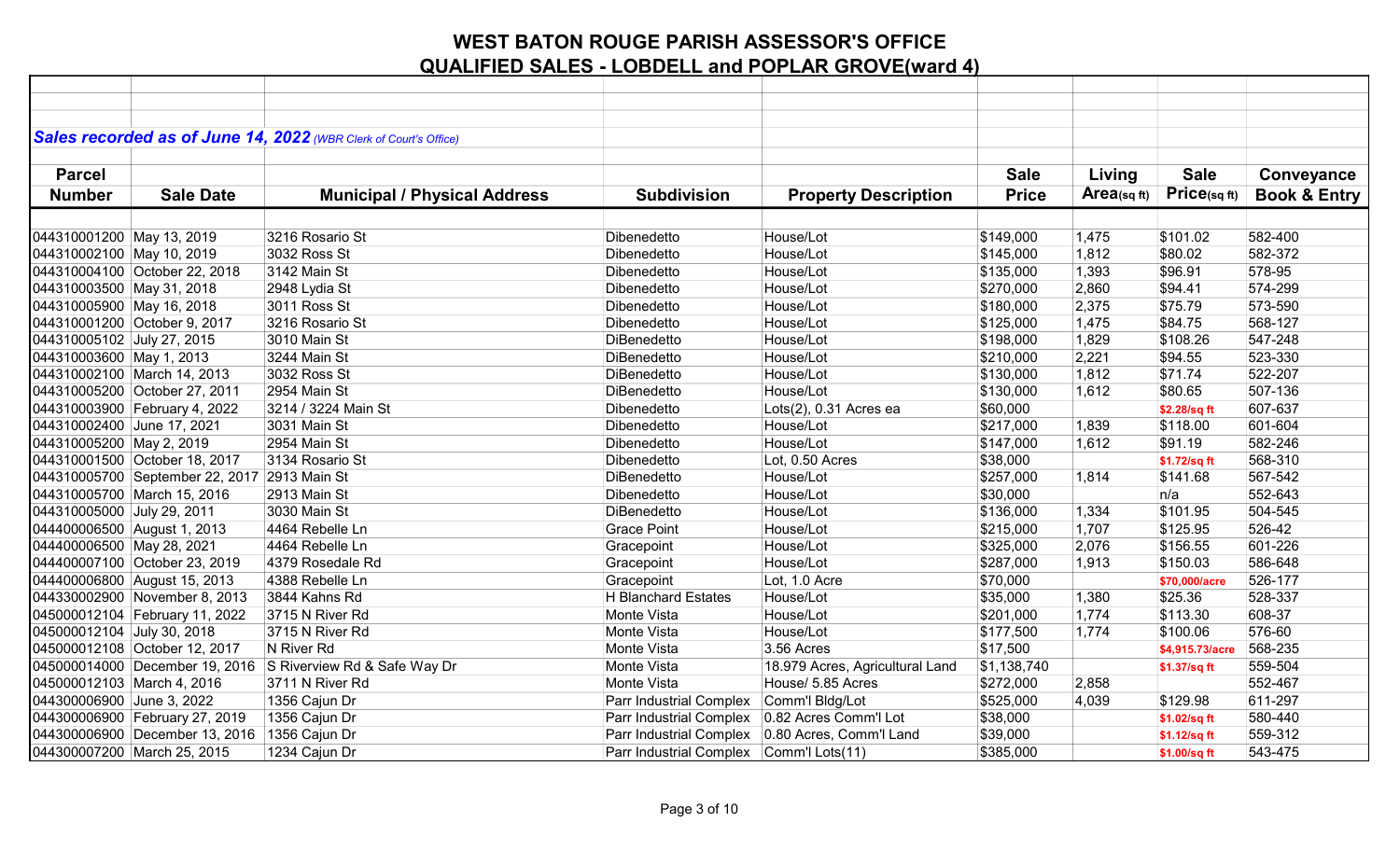|                             |                                               | Sales recorded as of June 14, 2022 (WBR Clerk of Court's Office) |                                                  |                                                        |              |                   |               |                         |
|-----------------------------|-----------------------------------------------|------------------------------------------------------------------|--------------------------------------------------|--------------------------------------------------------|--------------|-------------------|---------------|-------------------------|
|                             |                                               |                                                                  |                                                  |                                                        |              |                   |               |                         |
| <b>Parcel</b>               |                                               |                                                                  |                                                  |                                                        | <b>Sale</b>  | Living            | <b>Sale</b>   | Conveyance              |
| <b>Number</b>               | <b>Sale Date</b>                              | <b>Municipal / Physical Address</b>                              | <b>Subdivision</b>                               | <b>Property Description</b>                            | <b>Price</b> | $Area_{(sq\,ft)}$ | Price(sqft)   | <b>Book &amp; Entry</b> |
|                             |                                               |                                                                  |                                                  |                                                        |              |                   |               |                         |
|                             | 044300007100 December 17, 2012 1284 Cajun Dr  |                                                                  | Parr Industrial Complex                          | Comm'l Lot                                             | \$25,000     |                   | n/a           | 519-586                 |
| 044300004100 July 24, 2012  |                                               | 1376 Cajun Dr / 1402 Cajun Dr                                    | Parr Industrial Complex                          | Comm'l Lots(2)                                         | \$70,000     |                   | n/a           | 514-219                 |
| 044300006900 July 24, 2012  |                                               | 1356 Cajun Dr                                                    | Parr Industrial Complex                          | Comm'l Lots(12)                                        | \$230,000    |                   | n/a           | 514-216                 |
|                             | 044300007000 December 9, 2010                 | 1284 / 1326 Cajun Dr                                             | Parr Industrial Complex                          | Comm'l Lots(2)                                         | \$85,664     |                   | \$1.25/sq ft  | 499-607                 |
| 045100004000 May 28, 2021   |                                               | 2850 Sugarhouse Rd                                               | Poplar Grove Ind'l Park                          | 17.51 Acres, Comm'l Land                               | \$765,000    |                   | \$43,690/acre | 601-236                 |
|                             | 045100003800 January 27, 2020                 | 2701 N River Rd                                                  | Poplar Grove Ind'l Park                          | Lot, 6.50 Acres                                        | \$420,000    |                   | \$1.48 sq ft  | 589-75                  |
|                             |                                               | 045100002700 September 10, 2014 2850 / 2870 Hwy 1 N              | Poplar Grove Ind'l Park                          | 5.92 Acres, Industrial Land                            | \$580,060    |                   | \$97,983/acre | 539-22                  |
|                             | 045100003100 September 10, 2013 Lot Rd        |                                                                  | Poplar Grove Ind'l Park                          | 13.59 Acres, Industrial Land                           | \$845,000    |                   | \$62,180/acre | 527-52                  |
|                             | 045100002600 August 12, 2013                  | 2900 Hwy 1 S                                                     | Poplar Grove Ind'l Park                          | 5.82 Acres, Industrial Land                            | \$570,418    |                   | \$98,010/acre | 526-148                 |
| 045100004403 July 3, 2013   |                                               | Safe Energy Dr                                                   | Poplar Grove Ind'l Park                          | 5.0 Acres, Industrial Land                             | \$60,000     |                   | \$12,000/acre | 525-347                 |
| 045100004402 July 1, 2013   |                                               | Safe Energy Dr                                                   | Poplar Grove Ind'l Park                          | 7.546 Acres, Industrial Land                           | \$174,000    |                   | \$23,337/acre | 525-289                 |
|                             | 045100000205 March 15, 2017                   | 3241 N River Rd                                                  | Poplar Grove Plantation                          | House/Lot                                              | \$390,625    | 2,678             | \$145.86      | 561-551                 |
|                             | 045100001601 December 16, 2016                | Hwy 1 N(adjacent to USA Rail Terminal property)                  |                                                  | Poplar Grove Plantation 69.04 Acres, Agricultural Land | \$2,761,600  |                   | \$0.91/sq ft  | 559-422                 |
|                             | 045100001800 February 10, 2016                | 1471 Safe Energy Dr                                              |                                                  | Poplar Grove Plantation 29.7 Acres, Industrial Land    | \$683,100    |                   | \$12,899/acre | 552-89                  |
|                             | 045100002000 January 19, 2016                 | 1259 Safe Energy Dr                                              | Poplar Grove Plantation                          | Comm'l Bldg/10.1 Acres                                 | \$1,700,000  |                   | n/a           | 551-199                 |
|                             | 045100001700 November 22, 2013 Safe Energy Dr |                                                                  | Poplar Grove Plantation                          | 8.55 Acres, Industrial Land                            | \$275,000    |                   | \$32,165/acre | 528-607                 |
| 045100000100 July 25, 2013  |                                               | 3142 N River Rd(Poplar Grove Plantation)                         | Poplar Grove Plantation   Houses(2) / 5.42 Acres |                                                        | \$409,000    |                   | n/a           | 525-618                 |
|                             | 045000008600 February 24, 2022                | 4274 N Riverview Dr                                              | Riverview                                        | House/Lot                                              | \$158,000    | 1,944             | \$81.28       | 608-229                 |
|                             | 045000009100 February 1, 2021                 | 4356 N Riverview Dr                                              | Riverview                                        | House/lot                                              | \$170,000    | 1,215             | \$139.92      | 597-490                 |
|                             |                                               | 045000007400 December 16, 2020 4213 N Riverview Rd               | Riverview                                        | Mobile Home/Lot                                        | \$55,000     |                   | n/a           | 596-377                 |
| 045000007400 July 18, 2016  |                                               | 4213 N Riverview Rd                                              | Riverview                                        | Mobile Home/Lot                                        | \$16,500     | 1,376             | \$11.99       | 556-123                 |
|                             | 045000009201 March 28, 2014                   | 4376 N Riverview Rd                                              | Riverview                                        | House/Lot                                              | \$127,000    | 1,234             | \$102.92      | 533-258                 |
|                             | 045000006800 October 25, 2010                 | 4355 N Riverview Dr                                              | Riverview                                        | House/Lots                                             | \$200,000    | 1,471             | \$135.96      | 498-83                  |
| 045000007801 April 23, 2010 |                                               | 4141-45-47-51 N Riverview Dr                                     | Riverview                                        | Mobile Homes/Lots                                      | \$88,000     |                   | n/a           | 494-27                  |
|                             | 045000007401 November 14, 2019 N Riverview Rd |                                                                  | Riverview                                        | Lot, 0.286 Acres                                       | \$2,000      |                   | \$0.16/sq ft  | 587-214                 |
| 045000009201 May 31, 2016   |                                               | 4376 N Riverview Rd                                              | Riverview                                        | House/Lot                                              | \$133,000    | 1,234             | \$107.78      | 554-670                 |
|                             | 045000007400 February 28, 2012                | 4213 N Riverview Rd                                              | Riverview                                        | Mobile Home/Lot                                        | \$45,000     | 1,376             | \$32.70       | 510-322                 |
| 04470001600                 | October 1, 2021                               | 4404 Roseland Dr                                                 | <b>Roseland Trace</b>                            | House/Lot                                              | \$310,500    | 2,179             | \$142.50      | 604-281                 |
| 044470010100 August 5, 2021 |                                               | 3976 Roseland Dr                                                 | <b>Roseland Trace</b>                            | House/Lot                                              | \$270,000    | 2,135             | \$126.46      | 603-33                  |
| 044470009300 July 30, 2021  |                                               | 143 Rosebud Dr                                                   | <b>Roseland Trace</b>                            | House/Lot                                              | \$354,000    | 2,241             | \$157.97      | 602-665                 |
| 044470004600 July 27, 2021  |                                               | 4131 Roseland Dr                                                 | <b>Roseland Trace</b>                            | House/Lot                                              | \$292,000    | 2,126             | \$137.35      | 602-589                 |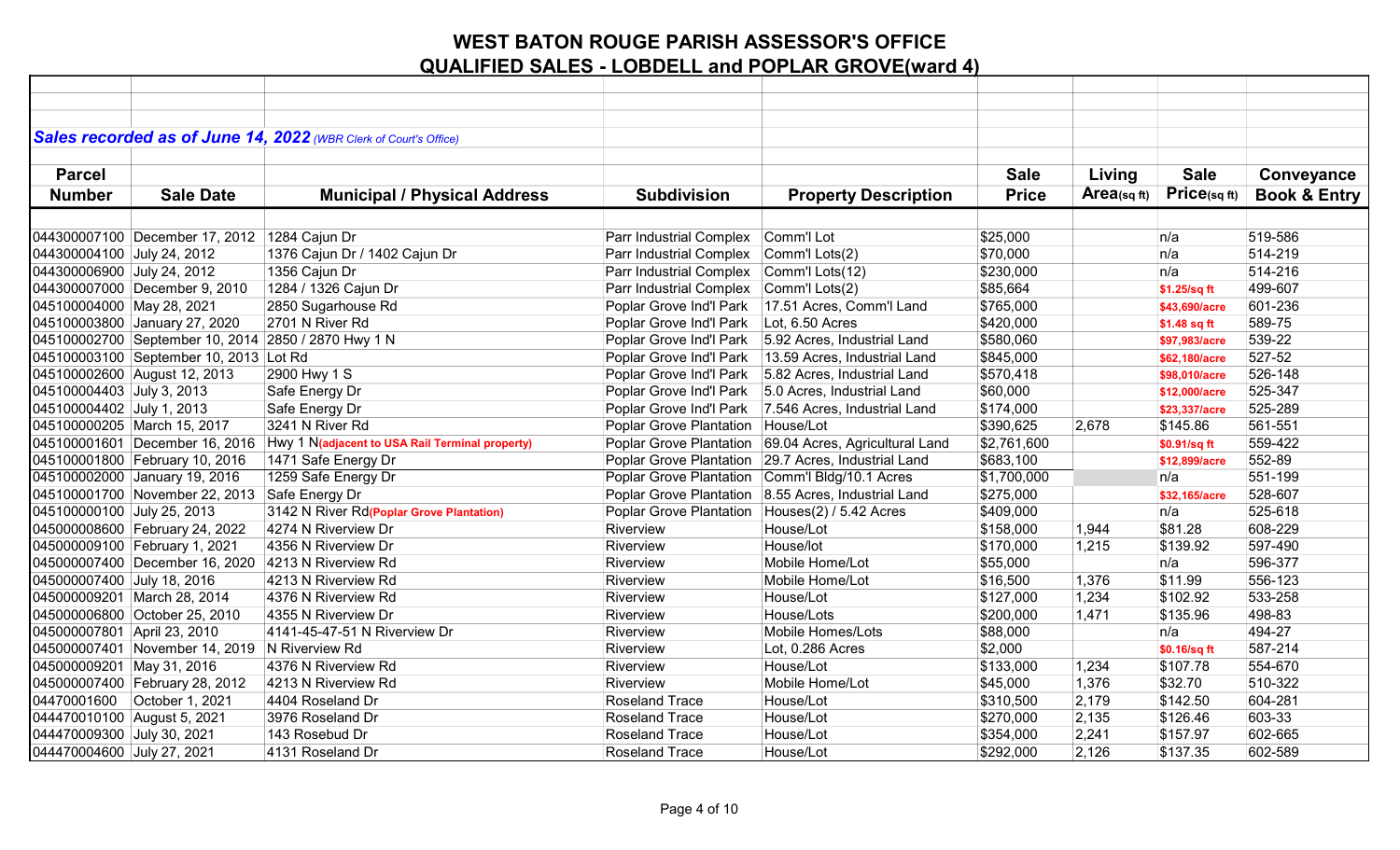|                             |                                                  | Sales recorded as of June 14, 2022 (WBR Clerk of Court's Office) |                       |                             |              |            |              |                         |
|-----------------------------|--------------------------------------------------|------------------------------------------------------------------|-----------------------|-----------------------------|--------------|------------|--------------|-------------------------|
|                             |                                                  |                                                                  |                       |                             | <b>Sale</b>  |            |              |                         |
| <b>Parcel</b>               |                                                  |                                                                  |                       |                             |              | Living     | <b>Sale</b>  | Conveyance              |
| <b>Number</b>               | <b>Sale Date</b>                                 | <b>Municipal / Physical Address</b>                              | <b>Subdivision</b>    | <b>Property Description</b> | <b>Price</b> | Area(sqft) | Price(sqft)  | <b>Book &amp; Entry</b> |
|                             |                                                  |                                                                  |                       |                             |              |            |              |                         |
| 044470009400 July 13, 2021  |                                                  | 142 Rosebud Dr                                                   | <b>Roseland Trace</b> | House/Lot                   | \$286,000    | 2,257      | \$126.72     | 602-369                 |
| 044470001200 June 22, 2021  |                                                  | 162 Rosewood Ct                                                  | <b>Roseland Trace</b> | House/Lot                   | \$518,000    | 3,666      | \$141.30     | 601-678                 |
|                             | 044470010100 November 6, 2020                    | 3976 Roseland Dr                                                 | <b>Roseland Trace</b> | House/Lot                   | \$240,000    | 2,135      | \$112.41     | 595-470                 |
|                             | 044470002100 October 14, 2020                    | 4325 Roseland Dr                                                 | <b>Roseland Trace</b> | Lot, 0.474 Acres            | \$50,000     |            | \$2.43/sq ft | 594-689                 |
|                             | 044470000900 September 15, 2020 163 Rosewood Ct  |                                                                  | Roseland Trace        | House/Lot                   | \$297,500    | 2,257      | \$131.81     | 594-196                 |
| 044470001600 June 25, 2019  |                                                  | 4404 Roseland Dr                                                 | <b>Roseland Trace</b> | House/Lot                   | \$274,900    | 2,179      | \$126.16     | 584-240                 |
|                             | 044470002900 February 19, 2019                   | 4252 Roseland Dr                                                 | <b>Roseland Trace</b> | House/Lot                   | \$325,000    | 2,617      | \$124.19     | 580-325                 |
|                             | 044470002200 February 4, 2019                    | 4345 Roseland Dr                                                 | Roseland Trace        | House/Lot                   | \$305,000    | 2,558      | \$119.23     | 580-121                 |
| 044470000100 July 19, 2018  |                                                  | 4550 Rosedale Rd                                                 | Roseland Trace        | House/Lot                   | \$325,000    | 2,604      | \$124.81     | 575-603                 |
| 044470010900 May 1, 2018    |                                                  | 4043 Roseland Dr                                                 | <b>Roseland Trace</b> | House/Lot                   | \$288,000    | 2,493      | \$115.52     | 573-255                 |
| 044470009900 June 15, 2017  |                                                  | 4046 Roseland Dr                                                 | <b>Roseland Trace</b> | Lot, 0.318 Acres            | \$45,000     |            | \$3.24/sq ft | 565-1                   |
|                             | 044470000400 December 1, 2016                    | 4520 Rosedale Rd                                                 | <b>Roseland Trace</b> | House/Lot                   | \$269,900    | 2,527      | \$106.81     | 559-142                 |
| 044470004300 July 29, 2016  |                                                  | 4101 Roseland Dr                                                 | Roseland Trace        | House/Lot                   | \$259,700    | 2,230      | \$116.46     | 556-253                 |
| 044470000200 July 13, 2016  |                                                  | 4540 Rosedale Rd                                                 | <b>Roseland Trace</b> | House/Lot                   | \$285,000    | 2,254      | \$126.44     | 556-16                  |
|                             | 044470002800 October 1, 2015                     | 4487 Roseland Dr                                                 | Roseland Trace        | House/Lot                   | \$235,000    | 2,095      | \$112.17     | 549-117                 |
| 044470010400 July 7, 2015   |                                                  | 3993 Roseland Dr                                                 | Roseland Trace        | House/Lot                   | \$223,000    | 2,487      | \$89.67      | 546-609                 |
| 044470009400 July 2, 2015   |                                                  | 142 Rosebud Dr                                                   | Roseland Trace        | House/Lot                   | \$240,000    | 2,257      | \$106.34     | 546-523                 |
|                             | 044470004700 February 19, 2015                   | 4141 Roseland Dr                                                 | <b>Roseland Trace</b> | Lot                         | \$41,500     |            | \$2.51/sq ft | 542-532                 |
|                             | 044470003000 August 18, 2014                     | 4242 Roseland Dr                                                 | <b>Roseland Trace</b> | Lot                         | \$40,000     |            | \$2.15/sq ft | 538-150                 |
| 044470005400 June 27, 2014  |                                                  | 4233 Roseland Dr                                                 | <b>Roseland Trace</b> | House/Lot                   | \$283,750    | 2,525      | \$112.38     | 537-17                  |
| 044470000800 April 24, 2014 |                                                  | 143 Rosewood Ct                                                  | <b>Roseland Trace</b> | House/Lot                   | \$236,000    | 2,487      | \$94.89      | 535-21                  |
|                             | 044470009400 March 14, 2014                      | 142 Rosebud Dr                                                   | Roseland Trace        | Lot                         | \$37,000     |            | n/a          | 532-561                 |
| 044470001700 March 3, 2014  |                                                  | 4370 Roseland Dr                                                 | Roseland Trace        | House/Lot                   | \$252,000    | 2,080      | \$121.15     | 532-284                 |
|                             | 044470003100 September 24, 2013 4232 Roseland Dr |                                                                  | Roseland Trace        | House/Lot                   | \$335,000    | 2,554      | \$131.17     | 527-264                 |
|                             | 044470010000 November 19, 2012 4006 Roseland Dr  |                                                                  | Roseland Trace        | House/Lot                   | \$294,000    | 2,316      | \$126.94     | 519-103                 |
|                             | 044470009400 October 12, 2012                    | 142 Rosebud Dr                                                   | <b>Roseland Trace</b> | Lot                         | \$30,500     |            | n/a          | 518-177                 |
| 044470010400 July 31, 2012  |                                                  | 3993 Roseland Dr                                                 | <b>Roseland Trace</b> | House/Lot                   | \$280,000    | 2,487      | \$112.59     | 514-396                 |
| 044470009300 April 24, 2012 |                                                  | 143 Rosebud Dr                                                   | <b>Roseland Trace</b> | House/Lot                   | \$295,000    | 2,241      | \$131.64     | 511-433                 |
|                             | 044470001500 December 9, 2011                    | 4424 Roseland Dr                                                 | <b>Roseland Trace</b> | House/Lot                   | \$249,000    | 2,226      | \$111.86     | 508-475                 |
|                             | 044470000100 September 29, 2011 4550 Rosedale Rd |                                                                  | Roseland Trace        | House/Lot                   | \$254,500    | 2,604      | \$97.73      | 506-353                 |
|                             | 044470000100 September 29, 2011 4550 Rosedale Rd |                                                                  | Roseland Trace        | House/Lot                   | \$254,500    | 2,604      | \$97.73      | 506-356                 |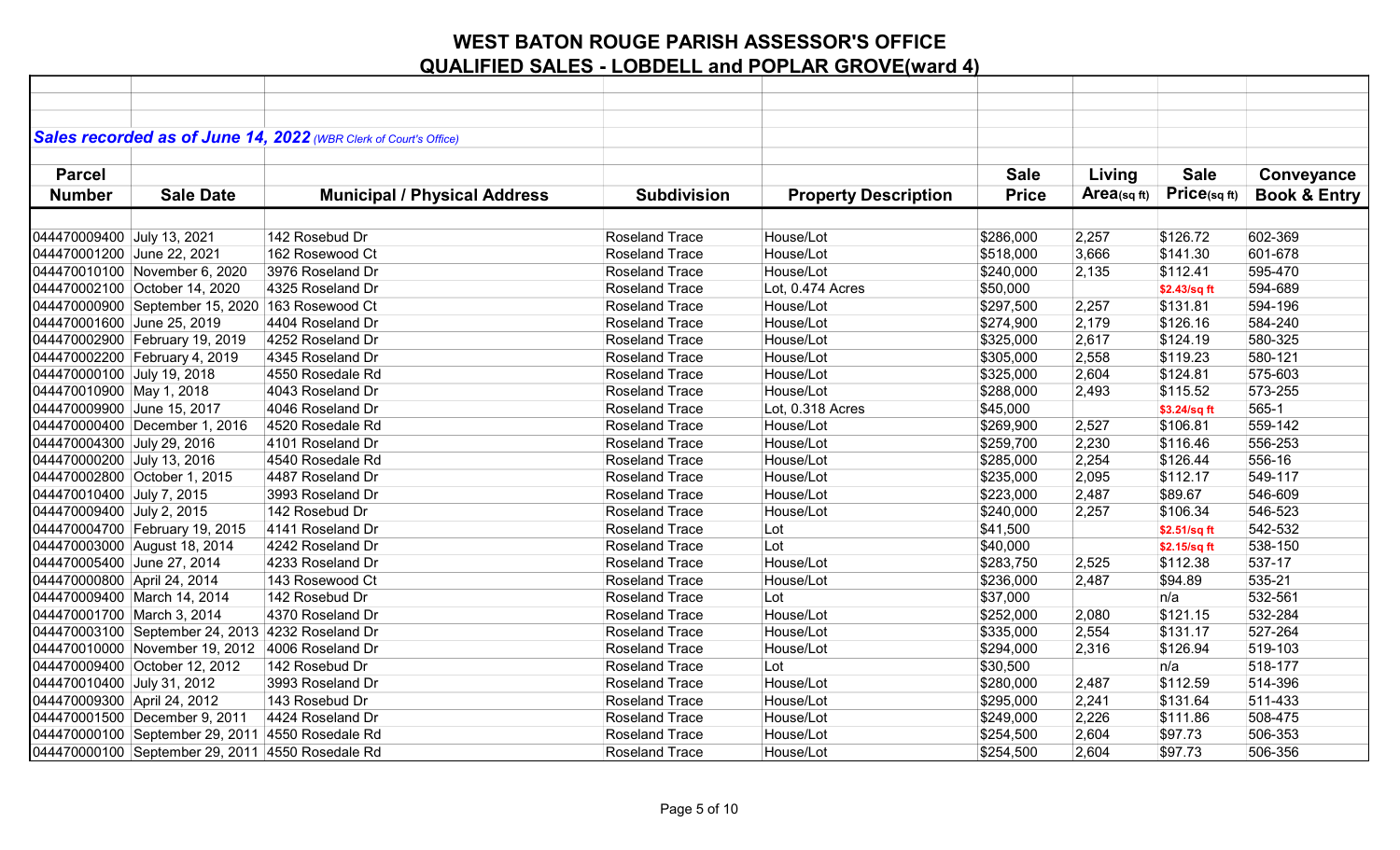|                             |                                                  | Sales recorded as of June 14, 2022 (WBR Clerk of Court's Office) |                       |                             |              |             |              |                         |
|-----------------------------|--------------------------------------------------|------------------------------------------------------------------|-----------------------|-----------------------------|--------------|-------------|--------------|-------------------------|
|                             |                                                  |                                                                  |                       |                             |              |             |              |                         |
| <b>Parcel</b>               |                                                  |                                                                  |                       |                             | <b>Sale</b>  | Living      | <b>Sale</b>  | Conveyance              |
| <b>Number</b>               | <b>Sale Date</b>                                 | <b>Municipal / Physical Address</b>                              | <b>Subdivision</b>    | <b>Property Description</b> | <b>Price</b> | Area(sq ft) | Price(sq ft) | <b>Book &amp; Entry</b> |
|                             |                                                  |                                                                  |                       |                             |              |             |              |                         |
|                             | 044470000400 September 29, 2011 4520 Rosedale Rd |                                                                  | Roseland Trace        | House/Lot                   | \$219,900    | 2,527       | \$87.02      | 506-370                 |
| 044470005500 May 27, 2011   |                                                  | 4243 Roseland Dr                                                 | Roseland Trace        | House/Lot                   | \$255,000    | 2,024       | \$125.99     | 503-270                 |
| 044470004400 April 29, 2011 |                                                  | 4111 Roseland Dr                                                 | <b>Roseland Trace</b> | Lot                         | \$48,000     |             | n/a          | 503-16                  |
| 044470010600 April 29, 2011 |                                                  | 4013 Roseland Dr                                                 | Roseland Trace        | House/Lot                   | \$280,000    | 2,441       | \$114.71     | 503-19                  |
|                             | 044470000800 January 3, 2011                     | 143 Rosewood Ct                                                  | Roseland Trace        | House/Lot                   | \$235,000    | 2,487       | \$94.49      | 500-309                 |
|                             | 044470010000 March 22, 2010                      | 4006 Roseland Dr                                                 | Roseland Trace        | House/Lot                   | \$284,500    | 2,316       | \$122.84     | 493-117                 |
| 044470003300 May 4, 2021    |                                                  | 4212 Roseland Dr                                                 | Roseland Trace        | House/Lot                   | \$285,000    | 2,112       | \$134.94     | 600-345                 |
| 044470011000 July 23, 2018  |                                                  | 4053 Roseland Dr                                                 | Roseland Trace        | Lot, 0.34 Acres             | \$43,500     |             | \$2.93/sq ft | 575-623                 |
| 044470005300 June 13, 2014  |                                                  | 4223 Roseland Dr                                                 | Roseland Trace        | House/Lot                   | \$390,000    | 5,379       | \$72.50      | 536-384                 |
|                             | 044320004500 August 27, 2021                     | 2079 Benedetto Ln                                                | <b>Shady Willows</b>  | House/Lot                   | \$179,000    | 1,470       | \$121.77     | 603-451                 |
|                             | 044320005000 February 28, 2019                   | 2012 Benedetto Ln                                                | Shady Willows         | House/Lot                   | \$129,000    | 1,072       | \$120.34     | 580-486                 |
| 044320005500 June 23, 2016  |                                                  | 2104 Benedetto Ln                                                | Shady Willows         | House/Lot                   | \$157,000    | 1,595       | \$98.43      | 555-408                 |
| 044320005600 May 9, 2016    |                                                  | 2114 Benedetto Ln                                                | Shady Willows         | House/Lot                   | \$145,000    | 1,564       | \$92.71      | 554-183                 |
| 044320004000 May 3, 2016    |                                                  | 2207 Benedetto Ln                                                | <b>Shady Willows</b>  | House/Lot                   | \$156,000    | 1,420       | \$109.86     | 554-73                  |
|                             | 044320004600 March 15, 2016                      | 2069 Benedetto Ln                                                | Shady Willows         | House/Lot                   | \$145,000    | 1,397       | \$103.79     | 552-627                 |
|                             | 044320004400 October 27, 2015                    | 2105 Benedetto Ln                                                | <b>Shady Willows</b>  | House/Lot                   | \$152,000    | 1,368       | \$111.11     | 549-409                 |
| 044320005800 June 3, 2015   |                                                  | 2134 Benedetto Ln                                                | <b>Shady Willows</b>  | House/Lot                   | \$158,700    | 1,574       | \$100.83     | 546-49                  |
| 044320003700 May 29, 2015   |                                                  | 2237 Benedetto Ln                                                | <b>Shady Willows</b>  | House/Lot                   | \$170,000    | 1,592       | \$106.78     | 545-675                 |
|                             | 044320004700 January 5, 2015                     | 2059 Benedetto Ln                                                | <b>Shady Willows</b>  | House/Lot                   | \$149,900    | 1,376       | \$108.94     | 541-546                 |
| 044320005200 June 25, 2014  |                                                  | 2042 Benedetto Ln                                                | Shady Willows         | House/Lot                   | \$151,000    | 1,462       | \$103.28     | 536-669                 |
| 044320005400 May 19, 2014   |                                                  | 2072 Benedetto Ln                                                | Shady Willows         | House/Lot                   | \$139,900    | 1,537       | \$91.02      | 535-543                 |
| 044320003900 May 5, 2014    |                                                  | 2217 Benedetto Ln                                                | <b>Shady Willows</b>  | House/Lot                   | \$180,000    | 1,796       | \$100.22     | 535-286                 |
|                             | 044320006000 January 7, 2014                     | 2216 Benedetto Ln                                                | <b>Shady Willows</b>  | House/Lot                   | \$115,000    | 1,451       | \$79.26      | 530-495                 |
|                             | 044320004400 October 4, 2013                     | 2105 Benedetto Ln                                                | <b>Shady Willows</b>  | House/Lot                   | \$135,000    | 1,368       | \$98.68      | 527-531                 |
|                             | 044320005100 August 22, 2013                     | 2022 Benedetto Ln                                                | <b>Shady Willows</b>  | House/Lot                   | \$118,000    | 1,072       | \$110.07     | 526-405                 |
| 044320004500 July 26, 2013  |                                                  | 2079 Benedetto Ln                                                | Shady Willows         | House/Lot                   | \$136,000    | 1,470       | \$92.52      | 525-638                 |
| 044320005700 May 6, 2013    |                                                  | 2124 Benedetto Ln                                                | Shady Willows         | House/Lot                   | \$138,000    | 1,581       | \$87.29      | 523-429                 |
|                             | 044320004600 October 24, 2012                    | 2069 Benedetto Ln                                                | Shady Willows         | House/Lot                   | \$135,000    | 1,397       | \$96.64      | 518-400                 |
| 044320005700 July 15, 2010  |                                                  | 2124 Benedetto Ln                                                | Shady Willows         | House/Lot                   | \$153,400    | 1,581       | \$97.03      | 495-638                 |
| 044320004000 April 6, 2010  |                                                  | 2207 Benedetto Ln                                                | Shady Willows         | House/Lot                   | \$159,000    | 1,420       | \$111.97     | 493-166                 |
|                             | 044320004700 March 25, 2010                      | 2059 Benedetto Ln                                                | <b>Shady Willows</b>  | House/Lot                   | \$149,000    | 1,376       | \$108.28     | 493-127                 |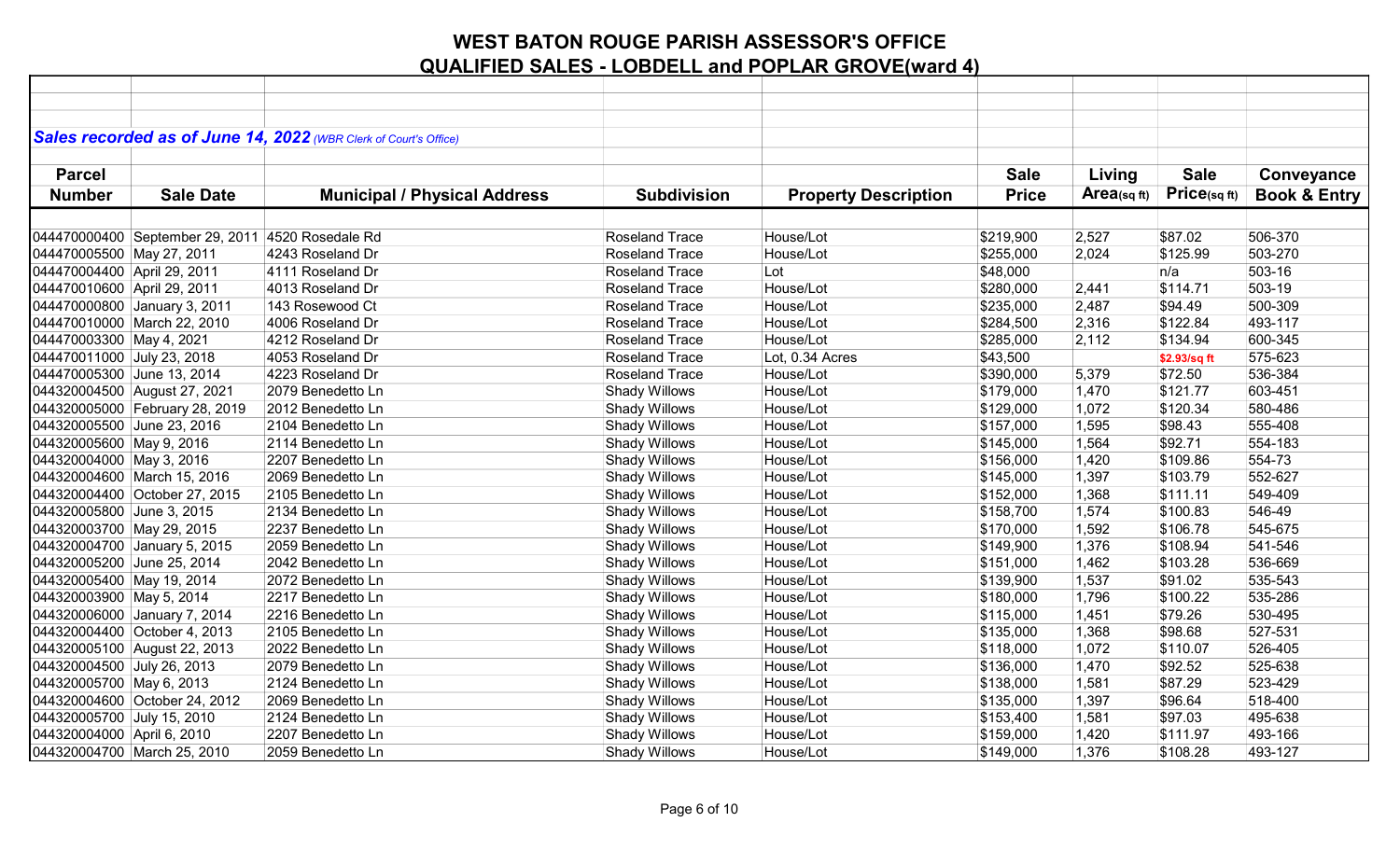|                               |                                            | Sales recorded as of June 14, 2022 (WBR Clerk of Court's Office) |                      |                             |              |            |                |                         |
|-------------------------------|--------------------------------------------|------------------------------------------------------------------|----------------------|-----------------------------|--------------|------------|----------------|-------------------------|
| <b>Parcel</b>                 |                                            |                                                                  |                      |                             | <b>Sale</b>  | Living     | <b>Sale</b>    | Conveyance              |
|                               |                                            |                                                                  |                      |                             |              |            |                |                         |
| <b>Number</b>                 | <b>Sale Date</b>                           | <b>Municipal / Physical Address</b>                              | <b>Subdivision</b>   | <b>Property Description</b> | <b>Price</b> | Area(sqft) | Price(sqft)    | <b>Book &amp; Entry</b> |
|                               |                                            |                                                                  |                      |                             |              |            |                |                         |
| 044320004300 May 31, 2017     |                                            | 2115 Benedetto Ln                                                | <b>Shady Willows</b> | House/Lot                   | \$156,720    | 1,326      | \$118.19       | 564-225                 |
| 044320004600 March 15, 2016   |                                            | 2069 Benedetto Ln                                                | Shady Willows        | House/Lot                   | \$145,000    | 1,397      | \$103.79       | 552-631                 |
|                               | 044320003800 November 3, 2014              | 2227 Benedetto Ln                                                | <b>Shady Willows</b> | House/Lot                   | \$175,000    | 1,584      | \$110.48       | 540-264                 |
|                               | 045110010600 December 21, 2012 558 Faye Av |                                                                  | Sunrise              | Houses(2)/Lots(5)           | \$622,500    |            | n/a            | 520-76                  |
| 045000005901 August 7, 2020   |                                            | 1815 Hwy 190                                                     | Tournoir             | Comm'l Bldg/Lot             | \$35,000     |            | n/a            | 593-336                 |
|                               | 045000005500 January 15, 2016              | 4032 Mulatto Bend Rd                                             | Tournoir             | Lot, 0.136 Acres            | \$6,500      |            | \$1.10/sq ft   | 551-180                 |
| 045000010500 August 20, 2019  |                                            | 1646 Hwy 190 W                                                   | Viola Plantation     | Comm'l Bldg/Lot             | \$150,000    |            | n/a            | 585-295                 |
| 045000009611 June 26, 2017    |                                            | 1534 Hwy 190 W (Dude's MHP)                                      | Viola Plantation     | Mobile Home Park            | \$750,000    |            | n/a            | 565-153                 |
| 045000010100 June 26, 2017    |                                            | 1534 Hwy 190 W (Dude's MHP)                                      | Viola Plantation     | Mobile Home Park            | \$750,000    |            | n/a            | 565-153                 |
| 045000009310 June 26, 2017    |                                            | 1534 Hwy 190 W (Dude's MHP)                                      | Viola Plantation     | Mobile Home Park            | \$750,000    |            | n/a            | 565-153                 |
| 045000010000 June 26, 2017    |                                            | 1534 Hwy 190 W (Dude's MHP)                                      | Viola Plantation     | <b>Mobile Home Park</b>     | \$750,000    |            | n/a            | 565-153                 |
|                               | 04500011000 October 30, 2012               | 1645 Hwy 190 W                                                   | Viola Plantation     | 1.12 Acres, Comm'l Land     | \$82,000     |            | \$73,215/acre  | 518-471                 |
|                               |                                            | 045000011200 September 26, 2012 1615 Hwy 190 W(Westerner Motel)  | Viola Plantation     | Comm'l Bldg/Land            | \$530,000    |            | n/a            | 517-494                 |
| 044400003200 March 1, 2016    |                                            | 2840 Lafiton Ln                                                  |                      | House/Lot                   | \$147,000    | 1,478      | \$99.46        | 552-392                 |
| 044400002900 April 3, 2012    |                                            | 3024 Lafiton Ln                                                  |                      | Mobile Home/Lot             | \$27,200     |            | n/a            | 511-137                 |
| 044310009500 June 3, 2022     |                                            | 3157 Rosario St                                                  |                      | Lot, 0.926 Acres            | \$65,000     |            | \$1.62/sq ft   | 611-284                 |
| 044400004100 May 16, 2022     |                                            | 2981 Lafiton Ln                                                  |                      | Commercial Lot, 0.759 Acres | \$90,000     |            | \$2.73/sq ft   | 610-443                 |
| 044400004102 May 12, 2022     |                                            | 2963 Lafiton Ln                                                  |                      | Comm'l Bldg/0.86 Acres      | \$510,000    | 7,000      | \$72.86/sq ft  | 610-400                 |
| 044310000700 June 11, 2021    |                                            | Lobdell Hwy                                                      | ---------------      | Lot, 0.676 Acres            | \$75,000     |            | \$2.55/sq ft   | 601-522                 |
| 044310004800 April 29, 2021   |                                            | 2945 Nicholas St                                                 |                      | House/Lot (7.03 acres)      | \$430,000    | 2,288      | \$148.61       | 600-201                 |
| 044460000501 March 29, 2021   |                                            | 1502 Lamotte Ln                                                  | ---------------      | House/Lot                   | \$289,900    | 1,920      | \$150.99       | 599-206                 |
|                               | 044410003400 February 11, 2021             | 1031 Plantation Av                                               | ---------------      | House/Lot                   | \$59,000     | 2,074      | \$28.45        | 597-686                 |
| 045000012300 February 9, 2021 |                                            | 3502 S Riverview Dr(Discovery Aluminus)                          | ---------------      | Comm'l Bldg/6.398 Acres     | \$1,200,000  |            | n/a            | 597-650                 |
| 044310009302 January 28, 2021 |                                            | Rosario St                                                       |                      | Lot, 0.338 Acres            | \$35,000     |            | \$2.38/sq ft   | 597-469                 |
| 045000011600 January 7, 2021  |                                            | 1431 Hwy 190 W                                                   | ---------------      | House/Mobile Homes(2)/Lot   | \$250,000    |            | n/a            | 597-221                 |
|                               | 045100001602 December 17, 2020             | Hwy 1 N(Air Liquide plant site)                                  |                      | 15.0 Acres, Industrial Land | \$2,320,000  |            | \$154,667/acre | 596-453                 |
|                               | 0444000003201December 4, 2020              | 2814 Lafiton Ln                                                  | ---------------      | Mobile Home/Lot             | \$65,000     |            | n/a            | 596-253                 |
| 044310009500 August 31, 2020  |                                            | Rosario St                                                       | ---------------      | Lot, 0.926 Acres            | \$65,000     |            | \$1.62/sq ft   | 593-630                 |
| 044400003400 June 23, 2020    |                                            | 2712 Lafiton Ln                                                  |                      | House/Lot                   | \$100,000    | 1,080      | \$92.59        | 592-46                  |
| 045000010800 June 15, 2020    |                                            | 3734 S Riverview Dr                                              |                      | <b>Mobile Home Park</b>     | \$250,000    |            | ∣n/a           | 591-657                 |
| 044310009700 May 14, 2020     |                                            | 3243 Rosario St                                                  | ---------------      | Lot, 0.52 Acres             | \$46,000     |            | $$2.03/sq$ ft  | 591-170                 |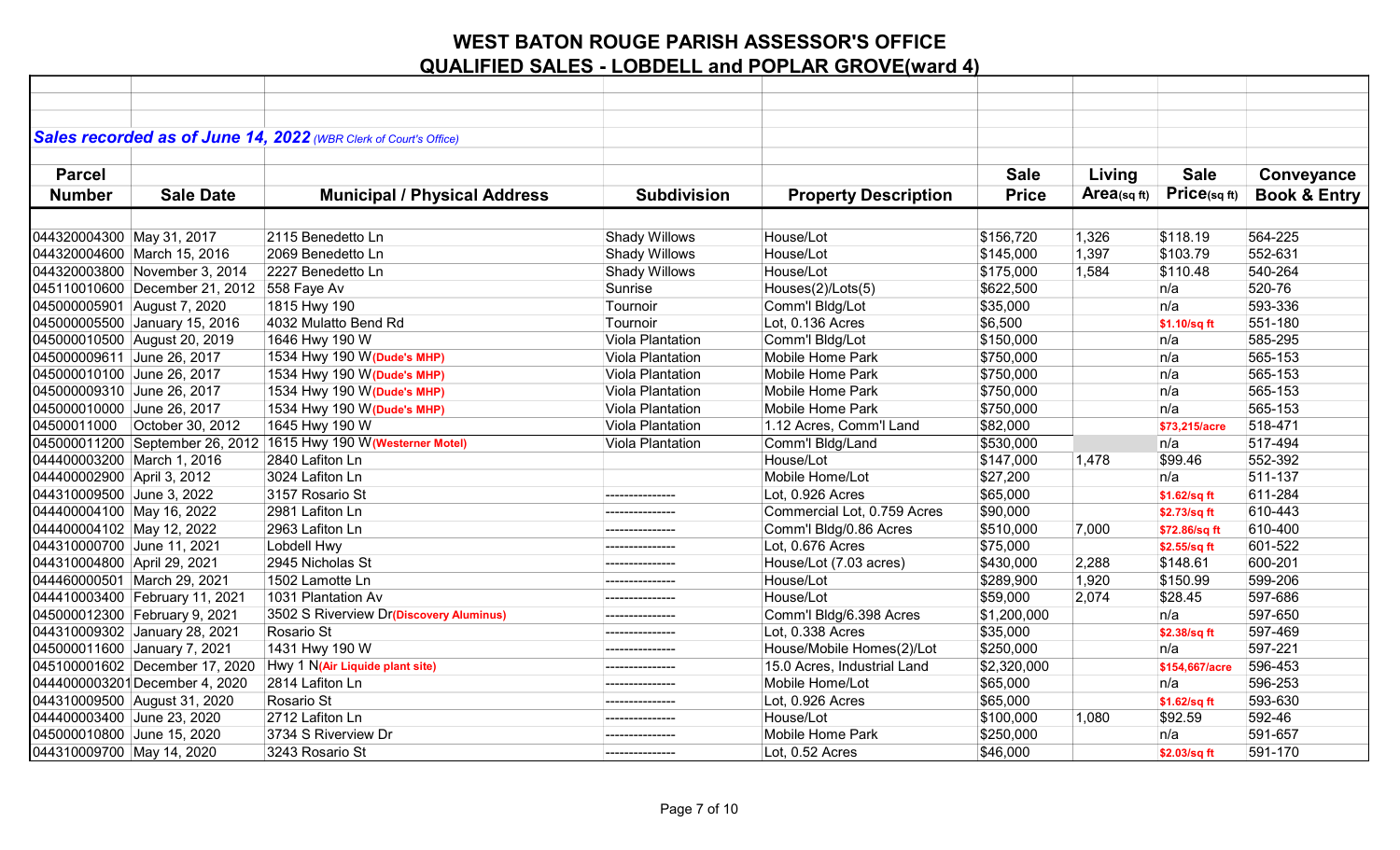|                             |                                                 | Sales recorded as of June 14, 2022 (WBR Clerk of Court's Office) |                    |                                |              |                   |                   |                         |
|-----------------------------|-------------------------------------------------|------------------------------------------------------------------|--------------------|--------------------------------|--------------|-------------------|-------------------|-------------------------|
|                             |                                                 |                                                                  |                    |                                |              |                   |                   |                         |
| <b>Parcel</b>               |                                                 |                                                                  |                    |                                | <b>Sale</b>  | Living            | <b>Sale</b>       | Conveyance              |
| <b>Number</b>               | <b>Sale Date</b>                                | <b>Municipal / Physical Address</b>                              | <b>Subdivision</b> | <b>Property Description</b>    | <b>Price</b> | $Area_{(sq\,ft)}$ | Price(sq ft)      | <b>Book &amp; Entry</b> |
|                             |                                                 |                                                                  |                    |                                |              |                   |                   |                         |
| 044310000300 May 12, 2020   |                                                 | 3146 Lobdell Hwy                                                 | ---------------    | 4.69 Acres                     | \$500,000    |                   | \$2.45/sq ft      | 591-145                 |
|                             | 044320000100 October 1, 2019                    | 3124 Hwy 190 W                                                   |                    | Mobile Home/Lot                | \$73,000     | 931               | \$78.41           | 586-272                 |
|                             | 044460000601 September 4, 2019                  | 219 Cane Row Ln                                                  |                    | 7 Acres                        | \$35,000     |                   | \$5,000/acre      | 585-555                 |
| 044400000800 July 12, 2019  |                                                 | 3725 Kahns Rd                                                    | --------------     | 4 Acres                        | \$20,000     |                   | \$5,000/acre      | 584-452                 |
| 044330000200 April 11, 2019 |                                                 | 3790 Kahns Rd                                                    |                    | 11 Acres                       | \$360,000    |                   | \$32,727/acre     | 581-516                 |
|                             | 044410008400 March 26, 2019                     | 1396 W Parkway Dr                                                |                    | House/Lot                      | \$65,000     | 1,027             | \$63.29           | 581-181                 |
|                             | 044410001401 December 3, 2018                   | 1390 W Parkway Dr                                                |                    | House/Lot                      | \$85,000     | 1,407             | \$60.41           | 578-562                 |
|                             | 044310009600 December 3, 2018                   | 3223 Rosario St                                                  |                    | Lot, 0.96 Acres                | \$65,000     |                   | \$1.55/sq ft      | 578-569                 |
|                             | 044330002700 October 25, 2018                   | Kahns Rd                                                         |                    | 7.41 Acres                     | \$21,000     |                   | \$2,834/acre      | 578-163                 |
|                             | 045000010700 October 3, 2018                    | 1717 Hwy 190 W                                                   | --------------     | 1.63 Acres, Comm'l Land        | \$80,000     |                   | \$1.12/sq ft      | 577-548                 |
|                             | 044400004100 August 22, 2018                    | 2981 Lafiton Ln                                                  | --------------     | 0.759 Acres, Comm'l Land       | \$25,000     |                   | \$0.76/sq ft      | 576-478                 |
|                             | 044410001501 August 21, 2018                    | 1399 W Parkway Dr                                                |                    | Lot, 0.29 Acres                | \$5,395      |                   | \$0.43/sq ft      | 576-458                 |
|                             | 044400003900 August 7, 2018                     | 2927 Lafiton Ln                                                  | ---------------    | Lot, 1.26 Acres                | \$85,000     |                   | \$1.54/sq ft      | 576-267                 |
| 044460000800 May 30, 2018   |                                                 | 3429 Kahns Rd                                                    |                    | Mobile Home/Lot                | \$28,000     | 896               | \$31.25           | 574-140                 |
|                             | 044400005400 February 9, 2018                   | Lobdell Hwy / Rosedale Rd                                        | --------------     | 66.61 Acres, Agricultural Land | \$2,350,000  |                   | \$35,280/acre     | 571-363                 |
|                             | 045100003300 January 26, 2018                   | Hwy 1 N(corner of Hwy 1 N & Safe Energy Dr)                      |                    | 5.37 Acres, Industrial Land    | \$350,000    |                   | \$1.49/sq ft      | 571-112                 |
|                             | 044330001800 December 18, 2017 Kahns Rd         |                                                                  |                    | 7.39 Acres                     | \$7,000      |                   | <b>\$947/acre</b> | 569-479                 |
| 045000009607 May 22, 2017   |                                                 | 5227 N River Rd                                                  | --------------     | Comm'l Land/ Bldg              | \$475,000    |                   | n/a               | 564-51                  |
| 044330001800 May 18, 2017   |                                                 | Kahns Rd                                                         |                    | 7.393 Acres                    | \$6,000      |                   | \$811.57/acre     | 564-20                  |
| 044300000800 April 25, 2017 |                                                 | 2622 Hwy 190 W                                                   |                    | Comm'l Bldg/Lot                | \$98,000     |                   | n/a               | 563-246                 |
|                             | 044460003000 February 10, 2017                  | 1585 Ewing Ln                                                    |                    | Mobile Home/Land               | \$19,000     | 1,207             | \$15.74           | 560-661                 |
|                             | 044400003801 December 22, 2016                  | 2845 Lafiton Ln                                                  | ---------------    | Comm'l Bldg/Land               | \$85,000     |                   | n/a               | 559-554                 |
|                             | 044460003200 November 21, 2016 1555 Ewing Ln    |                                                                  |                    | Mobile Home/Lot                | \$75,000     | 1,738             | \$43.15           | 559-41                  |
|                             | 044310000200 November 14, 2016                  | 1690 Plantation Av                                               | --------------     | House/Lot                      | \$125,000    | 1,011             | \$123.64          | 558-643                 |
|                             | 044310009800 November 10, 2016 Rosario St       |                                                                  | --------------     | Lot, 0.534 Acres               | \$44,000     |                   | \$1.89/sq ft      | 558-629                 |
|                             | 045100000607 October 3, 2016                    | 2434 Lafiton Ln                                                  |                    | House/Lot                      | \$187,750    | 1,622             | \$115.75          | 557-621                 |
|                             | 044310000600 September 13, 2016 3133 Rosario St |                                                                  |                    | House/Lot                      | \$200,000    | 2,379             | \$84.07           | 557-264                 |
|                             | 044310004300 September 2, 2016 2941 Lydia St    |                                                                  | ---------------    | House/Lot                      | \$295,000    | 5,234             | \$56.36           | 557-88                  |
|                             | 045000009308 August 26, 2016                    | 5343 N River Rd                                                  |                    | 3.31 Acres                     | \$100,000    |                   | \$0.69/sq ft      | 556-625                 |
| 044400003800 June 17, 2016  |                                                 | 2857 Lafiton Ln                                                  |                    | House/Lot                      | \$302,780    | 2,523             | \$120.01          | 555-294                 |
| 045000009304 May 3, 2016    |                                                 | 5613 N River Rd                                                  | --------------     | House/Lot                      | \$232,000    | 2,923             | \$79.37           | 554-70                  |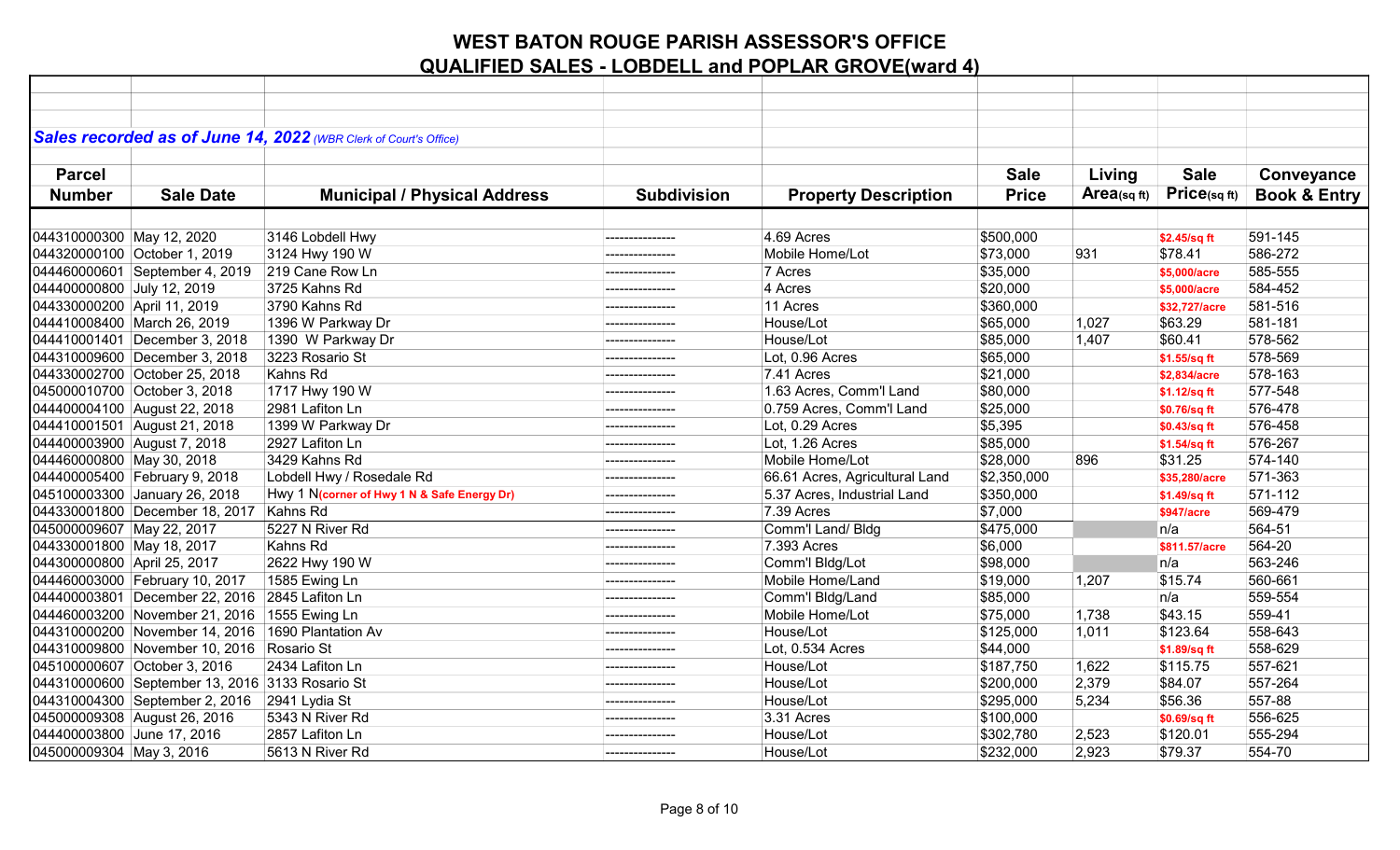|                             |                                                | Sales recorded as of June 14, 2022 (WBR Clerk of Court's Office)                |                    |                                |              |             |               |                         |
|-----------------------------|------------------------------------------------|---------------------------------------------------------------------------------|--------------------|--------------------------------|--------------|-------------|---------------|-------------------------|
|                             |                                                |                                                                                 |                    |                                |              |             |               |                         |
| <b>Parcel</b>               |                                                |                                                                                 |                    |                                | <b>Sale</b>  | Living      | <b>Sale</b>   | Conveyance              |
| <b>Number</b>               | <b>Sale Date</b>                               | <b>Municipal / Physical Address</b>                                             | <b>Subdivision</b> | <b>Property Description</b>    | <b>Price</b> | Area(sq ft) | Price(sqft)   | <b>Book &amp; Entry</b> |
|                             |                                                |                                                                                 |                    |                                |              |             |               |                         |
|                             | 044400003201 March 21, 2016                    | 2814 Lafiton Ln                                                                 | ---------------    | Mobile Home/Lot                | \$31,500     |             | n/a           | 553-16                  |
|                             | 045100004400 January 28, 2016                  | 1472 Safe Energy Dr                                                             | ---------------    | 6.42 Acres, Industrial Land    | \$139,200    |             | \$21,682/acre | 551-366                 |
|                             | 044400003402 December 1, 2015                  | 2662 Lafiton Ln                                                                 |                    | House/Lot                      | \$192,000    | 1,554       | \$123.55      | 550-302                 |
|                             | 044330001800 October 5, 2015                   | Kahns Rd                                                                        | ---------------    | 7.393 Acres                    | \$14,000     |             | \$1,895/acre  | 549-136                 |
| 044400005901 July 13, 2015  |                                                | Rosedale Rd(W of Carruth Boy Scout property)                                    | ---------------    | 24.463 Acres                   | \$473,117    |             | \$19,340/acre | 546-680                 |
| 044400004200 May 4, 2015    |                                                | 2160 Lobdell Hwy                                                                |                    | Comm'l Bldg/Lot                | \$284,500    |             | n/a           | 545-10                  |
|                             | 044410007600 February 12, 2015                 | 1160 Teds Ln                                                                    | ---------------    | House/Lot                      | \$46,500     | 1,979       | \$23.50       | 542-466                 |
|                             | 045100004800 December 29, 2014 Hwy 1 N         |                                                                                 | ---------------    | 84.57 Acres, Agricultural Land | \$2,321,520  |             | \$27,450/acre | 541-459                 |
|                             | 045000009607 November 13, 2014 5227 N River Rd |                                                                                 |                    | Comm'l Bldg/Lot                | \$330,000    |             | n/a           | 540-481                 |
|                             | 044410001200 September 15, 2014 3624 Kahns Rd  |                                                                                 | ---------------    | $1.0$ Acre                     | \$23,000     |             | \$23,000/acre | 539-155                 |
|                             | 044410000300 August 8, 2014                    | 3768 Kahns Rd                                                                   | ---------------    | Lot                            | \$26,000     |             | n/a           | 537-700                 |
| 044400007500 May 1, 2014    |                                                | 4551 Rosdale Rd                                                                 | ---------------    | House/Lot                      | \$455,000    | 3,915       | \$116.22      | 535-221                 |
| 044310008300 April 10, 2014 |                                                | 1358 W Parkway Dr                                                               | ---------------    | Lot                            | \$12,000     |             | n/a           | 533-517                 |
|                             | 044330001800 November 8, 2013                  | Kahns Rd                                                                        |                    | 7.393 Acres                    | \$20,000     |             | \$4,553/acre  | 528-358                 |
|                             | 044330000700 October 14, 2013                  | 1315 Violets Ln                                                                 | ---------------    | Mobile Home/Lot                | \$25,000     | 1,064       | \$23.50       | 527-684                 |
|                             | 044330001700 September 19, 2013 3426 Kahns Rd  |                                                                                 |                    | House/Lot                      | \$129,000    | 1,500       | \$86.00       | 527-231                 |
| 044400005100 April 12, 2013 |                                                | 1542 Lobdell Hwy(adjacent to KrawDaddy's Casino)                                |                    | Lot, 0.766 Acres               | \$168,000    |             | \$5.03/sq ft  | 522-672                 |
|                             | 044310006400 February 25, 2013                 | 2812 Lobdell Hwy                                                                | ---------------    | House/Lot                      | \$44,800     | 1,506       | \$29.75       | 521-491                 |
|                             | 044460003000 January 14, 2013                  | Ewing Ln                                                                        | ---------------    | Lot, 1.812 Acres               | \$25,000     |             | n/a           | 520-546                 |
|                             |                                                | 044400005200 December 14, 2012 1510 Lobdell Hwy(adjacent to KrawDaddy's Casino) |                    | Lot, 0.587 Acres               | \$100,000    |             | \$3.90/sq ft  | 519-573                 |
|                             | 044400002800 November 30, 2012 3040 Lafiton Ln |                                                                                 | ---------------    | House/Lot                      | \$150,000    | 1,522       | \$98.55       | 519-250                 |
|                             | 044310000500 November 2, 2012                  | 3351 Lydia St                                                                   | ---------------    | House/Lot                      | \$152,000    | 2,047       | \$74.26       | 518-531                 |
|                             | 044460000801 August 24, 2012                   | <b>South of Kahns Rd</b>                                                        |                    | 7.0 Acres, Agricultural Land   | \$45,000     |             | \$6,430/acre  | 516-521                 |
|                             | 044310008800 August 10, 2012                   | 1363 Parkway Dr                                                                 |                    | House/Lot                      | \$91,900     | 1,540       | \$59.68       | 515-435                 |
| 044310006400 July 10, 2012  |                                                | 2812 Lobdell Hwy                                                                |                    | House/Lot                      | \$50,789     | 1,506       | \$33.72       | 513-671                 |
| 045010001600 May 14, 2012   |                                                | 1122 Hwy 190 W                                                                  |                    | Comm'l Bldg/Land               | \$362,000    |             | n/a           | 512-180                 |
| 044310004301 April 4, 2012  |                                                | Lydia St                                                                        | ---------------    | Lot, 0.723 Acres               | \$43,000     |             | \$59,475/acre | 511-142                 |
|                             | 044310004700 March 1, 2012                     | 2908 Nicholas St                                                                | ---------------    | House/Lot                      | \$155,000    | 1,296       | \$119.60      | 510-365                 |
|                             | 044400006000 February 24, 2012                 | 4545 Rosedale Rd                                                                |                    | House/4.48 Acres               | \$250,000    | 3,296       | \$75.85       | 510-255                 |
|                             | 044410007300 November 23, 2011                 | 3324 Kahns Rd                                                                   |                    | House/Lot                      | \$124,900    | 1,344       | \$92.93       | 508-108                 |
|                             | 045100002100 November 16, 2011 Safe Energy Dr  |                                                                                 | ---------------    | 13.064 Acres, Industrial Land  | \$250,000    |             | \$19,136/acre | 507-680                 |